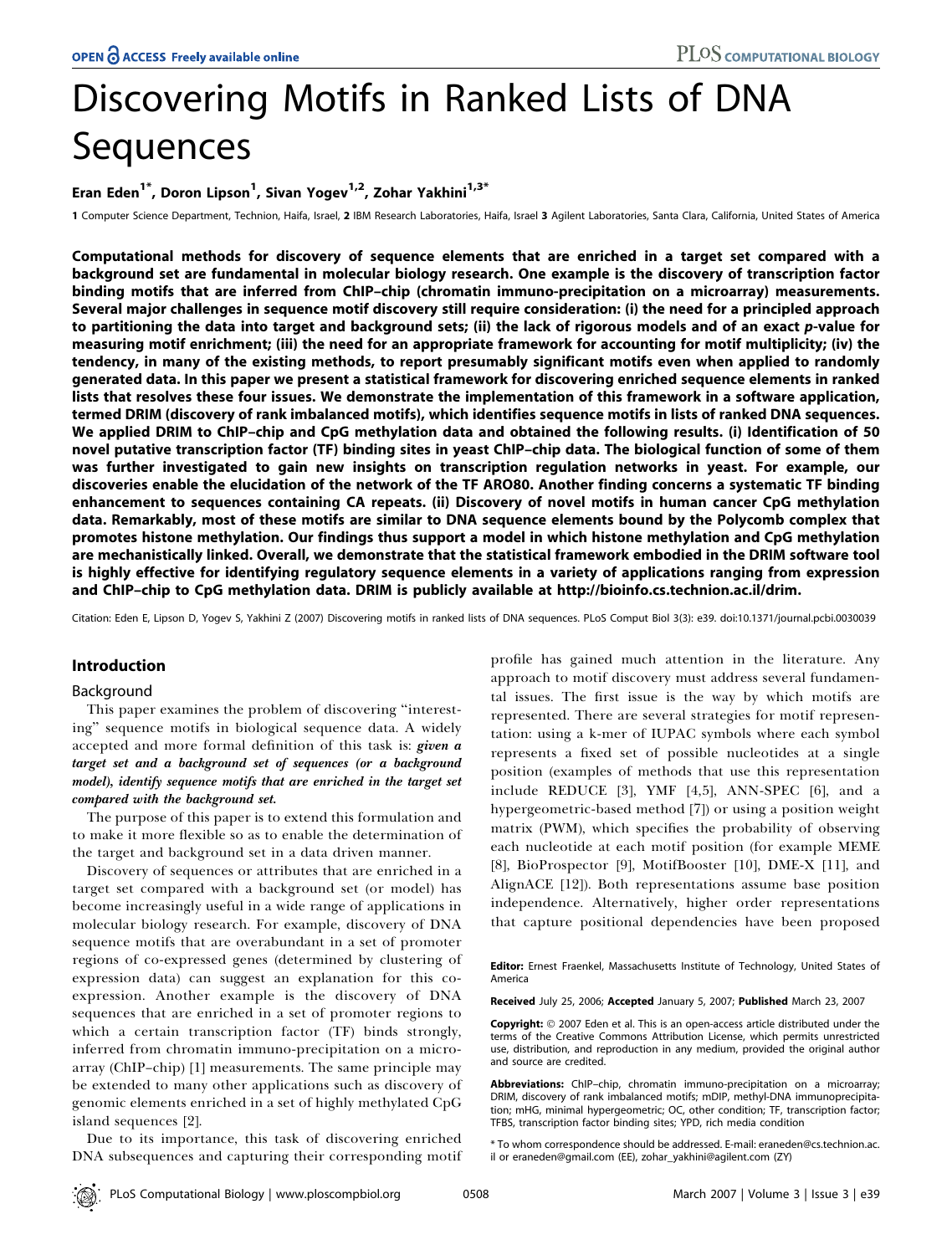## Author Summary

A computational problem with many applications in molecular biology is to identify short DNA sequence patterns (motifs) that are significantly overrepresented in a target set of genomic sequences relative to a background set of genomic sequences. One example is a target set that contains DNA sequences to which a specific transcription factor protein was experimentally measured as bound while the background set contains sequences to which the same transcription factor was not bound. Overrepresented sequence motifs in the target set may represent a subsequence that is molecularly recognized by the transcription factor. An inherent limitation of the above formulation of the problem lies in the fact that in many cases data cannot be clearly partitioned into distinct target and background sets in a biologically justified manner. We describe a statistical framework for discovering motifs in a list of genomic sequences that are ranked according to a biological parameter or measurement (e.g., transcription factor to sequence binding measurements). Our approach circumvents the need to partition the data into target and background sets using arbitrarily set parameters. The framework is implemented in a software tool called DRIM. The application of DRIM led to the identification of novel putative transcription factor binding sites in yeast and to the discovery of previously unknown motifs in CpG methylation regions in human cancer cell lines.

(e.g., HMM and Bayesian networks motif representations [13]). While these representations circumvent the position independence assumption, they are more vulnerable to overfitting and lack of data for determining model parameters. The method described in this paper uses the k-mer model with symbols above IUPAC.

The second issue is devising a motif scoring scheme. Many strategies for scoring motifs have been suggested in the literature. One simple yet powerful approach uses the hypergeometric distribution for identifying enriched motif kernels in a set of sequences and then expanding these motifs using an EM algorithm [7]. The framework described in this paper is a natural extension of the approach of [7]. YMF [4,5] is an exhaustive search algorithm which associates each motif with a z-score. AlignACE [12] uses a Gibbs sampling algorithm for finding global sequence alignments and produces a MAP score. This score is an internal metric used to determine the significance of an alignment. MEME [8] uses an expectation maximization strategy and outputs the log-likelihood and relative entropy associated with each motif.

Once a scoring scheme is devised, a defined motif search space is scanned (either heuristically or exhaustively) and motifs with significantly high scores are identified. To determine the statistical significance of the obtained scores, many methods resort to simulations or ad hoc thresholds. Several excellent reviews narrate the different strategies for motif detection and use quantitative benchmarking to compare their performance [14–18]. A related aspect of motif discovery, which is outside the scope of this paper, focuses on properties of clusters and modules of TF binding sites (TFBS). Examples of approaches that search for combinatorial patterns and modules underlying TF binding and gene expression include [19–23].

## Open Challenges in Motif Discovery

One issue of motif discovery that is often overlooked concerns the partition of the input set of sequences into target

and background sets. Many methods rely on the user to provide these two sets and search for motifs that are overabundant in the former set compared with the latter. The question of how to partition the data into target and background sets is left to the user. However, the boundary between the sets is often unclear and the exact choice of sequences in each set arbitrary. For example, suppose that one wishes to identify motifs within promoter sequences that constitute putative TFBS. An obvious strategy would be to partition the set of promoter sequences into target and background sets according to the TF binding signal (as measured by ChIP–chip experiments). The two sets would contain the sequences to which the TF binds "strongly" and "weakly," respectively. A motif detection algorithm could then be applied to find motifs that are overabundant in the target set compared with the background set. In this scenario, the positioning of the cutoff between the strong and weak binding signal is somewhat arbitrary. Obviously, the final outcome of the motif identification process can be highly dependent on this choice of cutoff. A stringent cutoff will result in the exclusion of informative sequences from the target set while a promiscuous cutoff will cause inclusion of nonrelevant sequences—both extremes hinder the accuracy of motif prediction. This example demonstrates a fundamental difficulty in partitioning most types of data. Several methods attempt to circumvent this hurdle. For example, REDUCE [3] uses a regression model on the entire set of sequences. However, it is difficult to justify this model in the context of multiple motif occurrence (as explained below). In other work, a variant of the Kolmogorov-Smirnov test was used for motif discovery [24]. This approach successfully circumvents arbitrary data partition. However, it has other limitations such as the failure to address multiple motif occurrences in a single promoter, and the lack of an exact characterization of the null distribution. Overall, the following four major challenges in motif discovery still require consideration: (c1) the cutoff used to partition data into a target set and background set of sequences is often chosen arbitrarily; (c2) lack of an exact statistical score and  $p$ -value for motif enrichment. Current methods typically use arbitrarily set thresholds or simulations, which are inherently limited in precision and costly in terms of running time; (c3) a need for an appropriate framework that accounts for multiple motif occurrences in a single promoter. For example, how should one quantify the significance of a single motif occurrence in a promoter against two motif occurrences in a promoter? Linear models [3] assume that the weight of the latter is double that of the former. However, it is difficult to justify this approach since biological systems do not necessarily operate in such a linear fashion. Another issue related to motif multiplicity is low complexity or repetitive regions. These regions often contain multiple copies of degenerate motifs (e.g., CA repeats). Since the nucleotide frequency underlying these regions substantially deviates from the standard background frequency, they often cause false-motif discoveries. Consequently, most methods mask these regions in the preprocessing stage and thereby lose vital information that might reside therein; (c4) criticism has been made over the fact that motif discovery methods tend to report presumably significant motifs even when applied on randomly generated data [25]. These motifs are clear cases of false positives and should be avoided.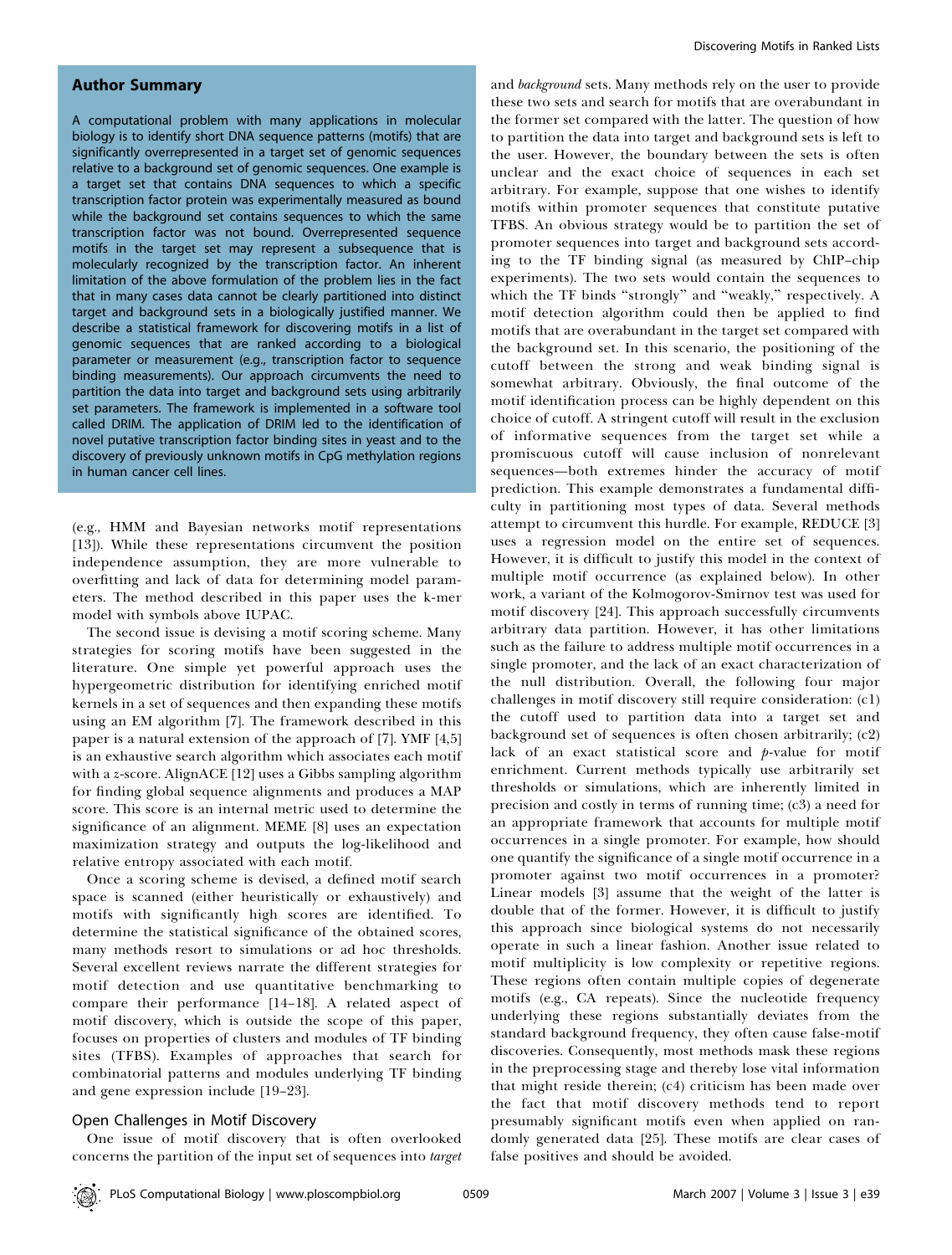## Data Lends Itself to Ranking in a Natural Manner

In this paper we describe a novel method that attempts to solve the above-mentioned four challenges in a principled manner. It exploits the following observation: data often lends itself to ranking in a natural manner, e.g., ranking sequences according to TF binding signal: ranking according to CpG methylation signal, ranking according to distance in expression space from a set of co-expressed genes, ranking according to differential expression, etc. We exploit this inherent ranking property of biological data in order to circumvent the need for an arbitrary and difficult-to-justify data partition. Consequently, we propose the following formulation of the motif finding task: given a list of ranked sequences, identify motifs that are overabundant at either end of the list.

Our solution employs a statistical score termed mHG (minimal hypergeometric) [26]. It is related to the concept of rank-imbalanced motifs, which are sequence motifs that tend to appear at either end of a ranked sequence list. In previous work [26], the authors used mHG to identify sequence motifs in expression data. We use this simple yet powerful approach as the starting point for our study.

## Overview

The rest of this paper is divided into two main parts, each of which is self-contained: in the Results we briefly outline our method and describe new biological findings that were obtained by applying this method to biological data. We address challenge (c4) by testing the algorithm on randomly ranked real genomic sequences. In the Methods, we describe the mHG probabilistic and algorithmic framework and explain how we deal with challenges  $(c1)-(c3)$ .

## Results

## Statistics and Algorithms in a Nutshell

Based on the mHG framework, we developed a software tool termed DRIM (discovery of rank imbalanced motifs) for motif identification in DNA sequences. A flow chart of DRIM is provided in Figure 1. The formal introduction and details of the mHG statistics are given in Methods. However, to facilitate the explanation and interpretation of our biological results, we begin with a brief description of the method.

Suppose we are given a set of DNA sequences and some measured signal associated with each sequence. We rank the sequences according to the signal. Now, given a sequence motif, we wish to assess whether that motif tends to appear more often at the ''top'' of a list compared with the "remainder" of the list. The mHG score captures this type of motif significance. More precisely, the mHG score reflects the surprise of seeing the observed density of motif occurrences at the top of the list compared with the rest of the list under the null assumption that all configurations of motif occurrences in the list are equiprobable. A unique feature of the mHG statistics is that the cutoff between the top and the rest of the list is chosen in a data-driven manner so as to maximize the motif enrichment. This is done by computing the motif enrichment over all possible set partitions and identifying the cutoff at which maximal statistical significance is observed.

The search for this optimal cutoff introduces a multiple testing problem. To solve this without resorting to multiple

testing corrections, which diminish the score's sensitivity, we provide a novel algorithm for computing the exact  $p$ -value of mHG scores (see Methods, Calculating the  $p$ -value of the mHG score). This eliminates the need to resort to simulations or exhaustively calculated tables.

Our method also includes a new approach to modeling motif multiplicity by incorporating a multidimensional hypergeometric framework (see Methods, Multidimensional mHG score). Unlike some models, which assume linearity (e.g., that two binding motifs have twice the binding capacity as one motif), our model does not make such pre-assumptions. Instead, the degree of surprise is adjusted for each motif according to its own occurrence multiplicity distribution.

DRIM scans through a motif space, computes the mHG  $p$ value of these motifs and reports the significant ones (see Methods, The DRIM software).

## Proof of Principle

We begin by testing our method on synthetically generated clear-cut positive and negative control cases. We do this to verify that DRIM accurately identifies motifs in well-characterized and experimentally verified examples and at the same time avoids false identification of motifs in randomly ordered genomic sequences. The latter objective is of particular importance since the issue of false identification has been mentioned as one of the main shortcomings of motif discovery approaches. For example, in a previous study, six different motif discovery applications were used to search for TFBS motifs [25]. Each of the programs attempted to measure the significance of its results using one or more enrichment scores. The authors report that the applications outputted high-scoring motifs even when applied to random selections of intergenic regions. A different paper reports clusters of genes whose expression patterns correlate to the expression of a particular TF [27]. These clusters were then analyzed for enriched motifs. Again, the authors report that random sets, with sizes matching those of the real clusters, contained a large number of motifs with significant scores.

To test our method's false-prediction rate, we performed the following negative control experiment: five different random permutations of ChIP–chip data were generated by randomly selecting 400 promoters and randomly permuting their ranks. DRIM was then applied to these ranked lists and scanned more than 100,000 different motifs in each one. None of the motifs that were scanned had a significant corrected mHG p-value  $\leq 10^{-3}$ . Note that to get the corrected p-values, two levels of multiple test corrections are performed: correcting for the number motifs that are tested; and correcting for multiple cutoffs that are tested as part of the mHG optimization process.

How do the  $p$ -values of random motifs compare with those of true biological motifs? To test this, we chose five TFs (BAS1, GAL4, CBF1, INO2, and LEU3) whose motif binding sites are well-characterized and experimentally verified. We applied DRIM to the ChIP–chip data of these TFs as reported in [25]. In all instances, the true motifs were identified with corrected p-values of  $10^{-6}$ ,  $10^{-9}$ ,  $10^{-76}$ ,  $10^{-18}$ , and  $10^{-8}$ , respectively. A comparison of the  $p$ -value distribution of the motifs in the randomly ordered sequences with that of the verified TFBS motifs is given in Figure S3. In all instances the true TFBS motifs were predicted with  $p$ -values that were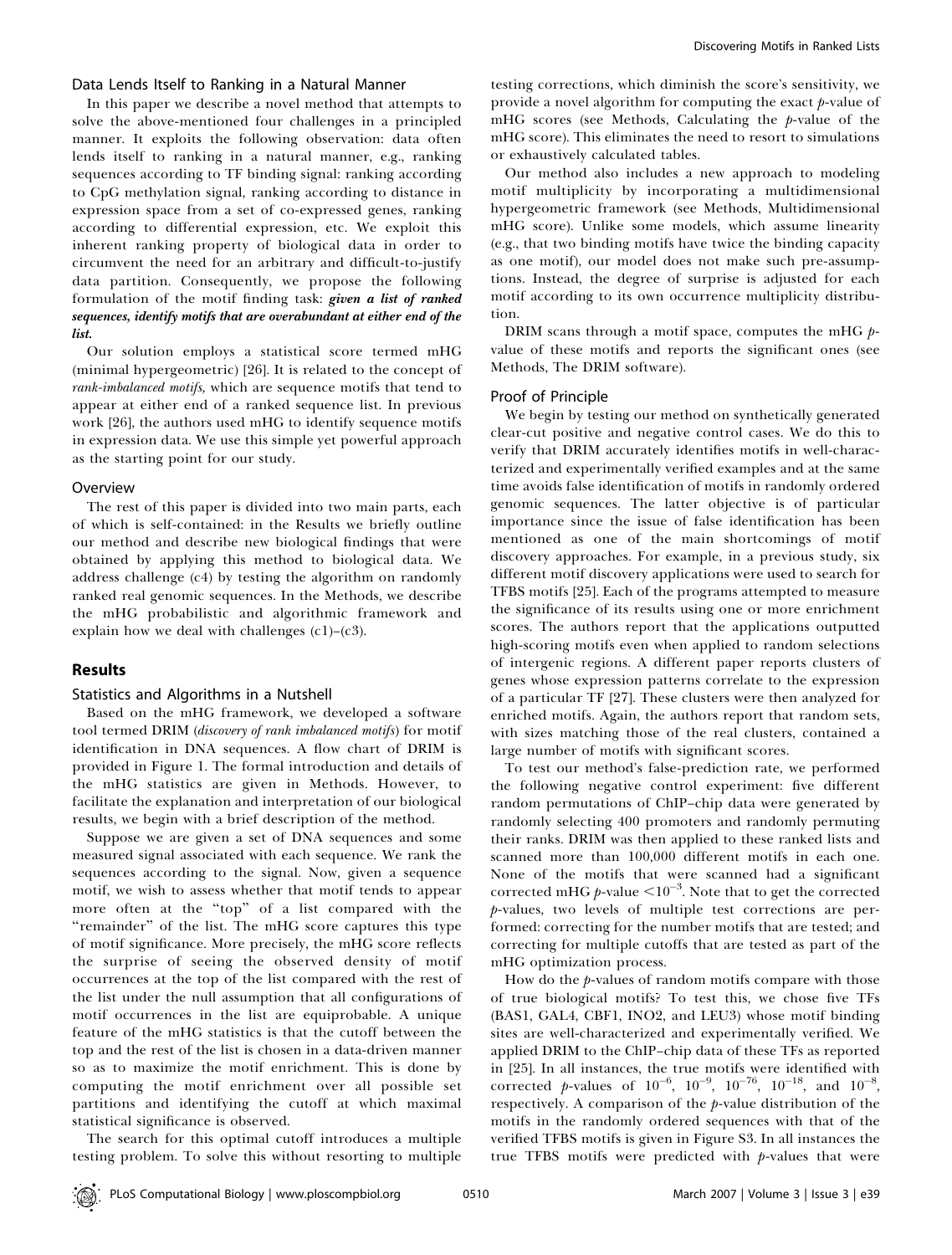

#### Figure 1. DRIM Flow Chart

DRIM receives a list of DNA sequences as input and a criterion by which the sequences should be ranked, for example, TF binding signals as measured by ChIP ChIP–chip:

(i) The sequences are ranked according to the criterion.

(ii) A "blind search" is performed over all the motifs that reside in the restricted motif space (in this study the restricted motif space contains  $\sim$  100,000 motifs, see Methods, The DRIM software). For each motif an occurrence vector is generated. Each position in the vector is the number of motif occurrences in the corresponding sequence, (the figure shows the vector for the motif CACGTGW).

(iii) The motif significance is computed using the mHG scheme, and the optimal partition into target and background sets in terms of motif enrichment is identified. The promising motif seeds are passed as input to the heuristic motif search model and the rest are filtered out.

(iv,v) The motif seeds are expanded in an iterative manner (the mHG is computed in each lap), until a local optimum motif is found.

(vi) The exact mHG p-value of the motif is computed. If it has a p-value  $< 10^{-3}$ , then it is predicted as a true motif (the choice of this threshold is explained in Results, Proof of principle). The output of the system is the motif representation above IUPAC, its PSSM, mHG p-value, and optimal set partition cutoff.

doi:10.1371/journal.pcbi.0030039.g001

several orders of magnitude more significant than the best pvalue of a motif in the randomly permuted data. This indicates that the enrichment signals of true TFBS, as captured by the mHG  $p$ -value, are clearly distinct from the signals we expect to find in random rankings of genomic sequences.

## TFBS Prediction Using ChIP–chip

To further test the effectiveness of our method, we used it for identification of TFBS in yeast by applying it to the Harbison and Lee–filtered ChIP–chip datasets [25,28], containing measurements of 207 TF binding experiments in several conditions (for details regarding dataset-filtering see Methods). Interestingly, we observed that in many of these datasets longer intergenic regions are biased toward stronger TF binding. We elaborate on this sequence length bias in the Methods section and in Figure S1.

In each of the ChIP–chip experiments, we ranked the intergenic regions according to the TF binding signal (we use the p-value of enrichment for the sequence represented on

the array). This was used as input for DRIM, which then searched for motifs that tend to appear densely at the top of the ranked lists. If such a motif does exist, with a  $p$ -value less than  $10^{-3}$ , then we hypothesize that it is biologically significant and that it contributes to the TF's binding, either directly or indirectly.

The results on the Harbison filtered dataset are summarized in Table S2. A TF was assigned a motif if such was found in at least one condition. We compared the DRIM predictions with previously reported TFBS discoveries in ChIP–chip that incorporated predictions of six other motif discovery methods and conservation data [25]. The results of this comparison are summarized in Figure 2.

Overall, DRIM identified 50 motifs that were not picked up by the six other methods as reported in [25]. We further investigated these putative TFBS for additional evidence that they are biologically meaningful. First, we found that seven of them (ASH1, GCR1, HAP2, MET31, MIG1, RIM101, and RTG3) are in agreement with previously published results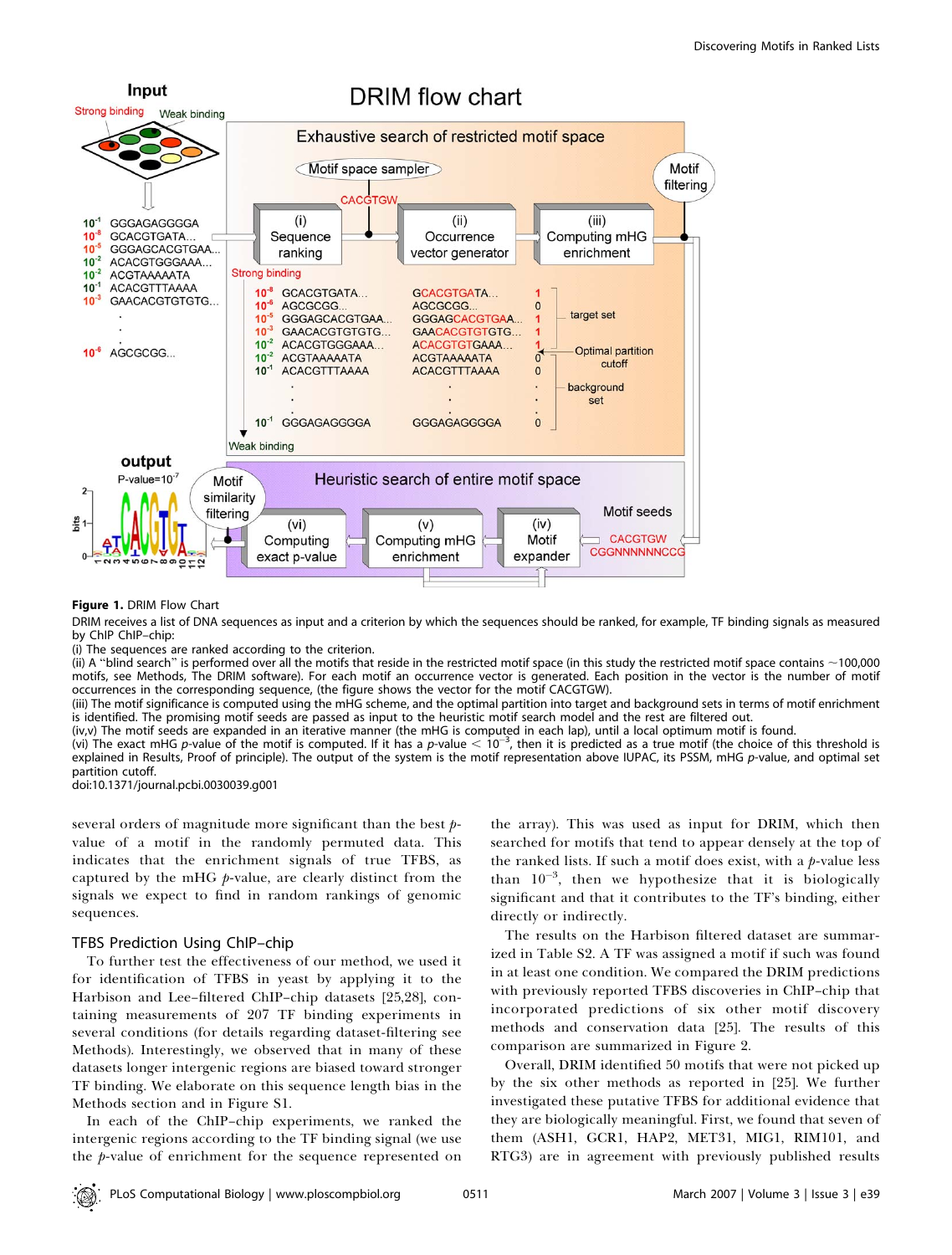

Figure 2. Comparison between Predictions of DRIM and Published Predictions of Six Other Methods and Conservation Data as Reported in [25] Overall, out of 162 unique TFs, DRIM identified significant motifs for 82 TFs with p-value  $<$ 10<sup>-3</sup>. Out of the 162 TFs, DRIM and the other applications agree on 96 TFs: 27 TFs for which a similar motif was found and 69 TFs for which no significant motifs were found. There are five TFs for which the motifs predicted by DRIM and other applications differ; 11 for which the other applications identified motifs that DRIM did not; and 50 for which DRIM identified a motif that the other applications did not (for details see Tables S2 and S3). Sequence logos were generated using the RNA Structure Logo software [56].

doi:10.1371/journal.pcbi.0030039.g002

that are based on experimental techniques other than ChIP– chip. Second, we compared them with a list of conserved regulatory sites in yeast that was recently inferred using conservation-based algorithms [29]. Ten of our putative TFBS match these conserved sites (ARG81, ARO80, ASH1, CRZ1, DAL81, HAP2, IME1, MET31, MIG1, and RTG3). Taken together, these findings provide a strong indication that at least some of the new motifs identified by DRIM are true biological signals. In the following subsections, we focus on a few of these putative TFBS (see Figure 3) and present additional evidence that supports their biological role. We use these findings to discover new interactions in the yeast genetic regulatory network.

Aro80 transcription regulatory network. The Aro80 TF regulates the utilization of secondary nitrogen sources such as aromatic amino acids, as part of the Ehrlich pathway [30]. In particular, it is involved in the regulation of 2-phenylethanol, a compound with a rose-like odor, which is the most-used fragrance in the perfume and cosmetics industry [31]. Due to its commercial potential, the optimized production of this substance has received much attention [31].

We identified the remarkably large motif, WWNCCGANRNWNNCCGNRRNNW, in Aro80 rich media ChIP-chip data [25] with p-value  $< 10^{-11}$  (see Figure 3). We refer to this putative binding site as  $BS<sub>Aro80</sub>$ . Furthermore, we discovered the same motif in two other independent sources of data: Aro80 rich media experiment in the Lee filtered dataset and Aro80 SM condition (amino acid starvation), both with p-value  $\rm < 10^{-6}$ . Only seven copies of this motif occurred in the entire yeast genome. These seven copies are distributed

among four promoters, three of which have two copies of  $BS<sub>Aro80</sub>$  each. This unusual motif distribution is combinatorially surprising and therefore suggests biological significance. We note that  $BS<sub>Aro8</sub>$  shares some similarity with a previously reported Aro80 motif [29,32]. However, the sequence of  $BS<sub>Aro8</sub>$  provides new insights into the mechanism of the yeast Ehrlich pathway that cannot be explained by the previously described motif. (i) It was previously shown that Aro80 enhances the transcription of Aro9 and Aro10 [30,32]. We found BSAro80 in the promoters of both genes—two copies in each promoter. (ii) Interestingly,  $BS<sub>Aro80</sub>$  appears in the promoter of the gene coding to the Aro80 protein. Since the  $BS<sub>Aro8</sub>$  motif appears only in four promoters in the entire genome, it is highly unlikely that this occurred by chance. We therefore hypothesize that Aro80 self-regulates its own transcription by directly binding to its own promoter. (iii) The fourth promoter (when ranking according to Aro80 rich media ChIP-chip data [25]) contains two  $BS<sub>Aro80</sub>$  elements, one on the sense and the other on the anti-sense. This configuration is shared by two divergently transcribed genes, NAF1 and Esbp6. The latter gene was previously shown to have increased transcription in the presence of phenylalanine as sole nitrogen source [30], suggesting it may play a role in the Ehrlich pathway. Esbp6 is a monocarboxylate permease and might be involved in the transfer of substrates of the Ehrlich pathway across the plasma membrane. (iv) We analyzed the conservation of  $BS<sub>Aro8</sub>$  in four yeast strains and found all seven of its copies to be conserved in the different strains. (v) Aro80 belongs to the  $Zn<sub>2</sub>Cys<sub>6</sub>$  family of TFs that are known to bind CCG elements separated by a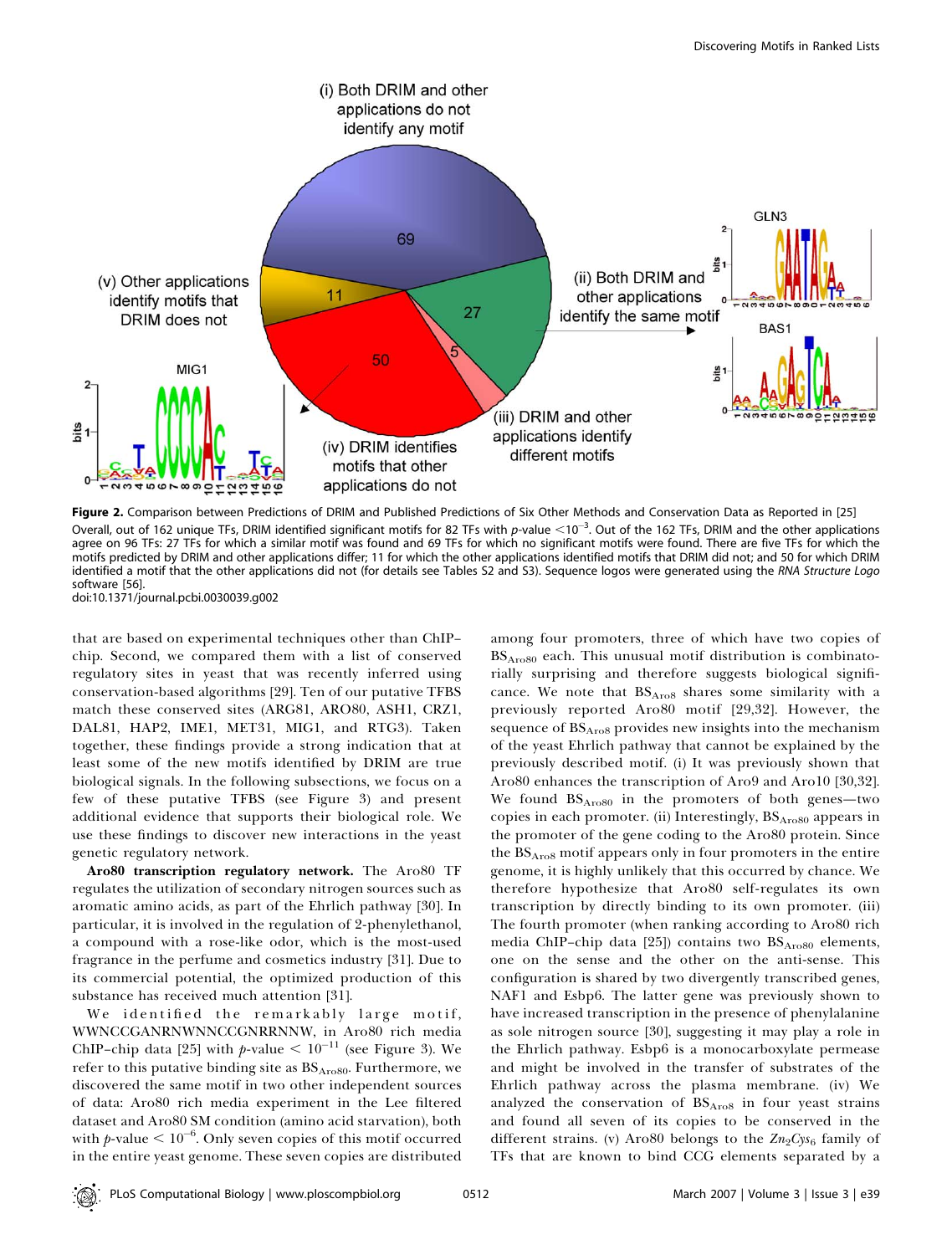

Figure 3. Examples of TFs for Which DRIM Identifies Novel Motifs

We further investigated these motifs and show evidence of their biological function. YPD, H<sub>2</sub>O<sub>2</sub>, and SM denote the ChIP–chip experimental conditions [25] in which the motifs were identified.

doi:10.1371/journal.pcbi.0030039.g003

spacing. Indeed, in addition to other conserved nucleotides, the motif contains CCG gapped tri-nucleotides. (vi) In a previous study, in order to identify cis-acting sequences involved in Aro9 induction, a series of deletions were produced in the Aro9 promoter region, and the expression of a reporter gene was monitored [32]. The authors concluded that the sequence CCGN<sup>7</sup>CCGN<sup>7</sup>CCGN<sup>7</sup>CCG in the Aro9 promoter is responsible for Aro80 binding. We note, however, that the changes in expression caused by the mutations can be interpreted differently, and in fact they are even more consistent with our  $BS<sub>Aro80</sub>$  motif. Deletions or mutations that simultaneously altered all motif copies in the promoter dramatically reduced expression, while those which altered only some of the copies caused a more mild decrease. Other deletions that did not affect any  $BS<sub>Aro80</sub>$  motif did not affect the expression at all. A detailed analysis of the  $BS<sub>Aro80</sub>$ element with respect to these mutagenesis studies is given in Figure S4.

A putative transcription network of Aro80 that incorporates these findings is shown in Figure 4. Note that GATA binding sites are found adjacent to the  $BS<sub>Aro80</sub>$  motif. We further discuss the potential role of these motifs in the Discussion.

The predicted motif  $BS<sub>Aros0</sub>$  exemplifies the usefulness of the mHG flexible cutoff. Our process partitioned the data into a target set containing the top first four promoters (the only promoters in the genome in which the motif resides) and a background set containing the rest of the promoters. Other methods that used a fixed binding signal cutoff  $(p$ -value  $\leq$ 

 $10^{-3}$ ) for partitioning the data included 16 other promoters in the target set, in addition to the four promoters in which BSAro80 appears. Consequentially, the signal-to-noise ratio decreases, which might explain why other methods did not identify the  $\mathrm{BS}_{\mathrm{A} \mathrm{ro} 80}$  element.

Taken together, our results suggest the predicted  $BS<sub>Aro80</sub>$ motif is indeed an Aro80 binding site.

CA repeats are correlated with TF binding. We identified a bi-nucleotide CA repeat motif with variable length ranging from six to 62 in the Harbison filtered dataset. The CA repeat motif was found to be highly enriched for seven TFs: ARR1, GCR2, IME4, and ACE2 in rich media condition and AFT2, MAL33, and SFP1 in  $H_2O_2H$ i condition. Furthermore, for two of these TFs (GCR2, IME4), we rediscovered the same CA repeat motif in the Lee filtered dataset. In other words, for the specified TFs, we identify a highly significant correlation between a sequence's capacity to bind the TF and the presence of a CA repeat in the sequence. This type of low complexity motifs are often filtered by current methods. One exception is a recent work in which a CACACACACAC sequence was found to be enriched in Rap1 experiments [33].

It has been previously hypothesized that CA repeats might have a functional role in TF binding [34]. It was proposed that CA repeats, which are often conserved in evolutionary distant organisms, are likely to impose a unique DNA tertiary structure that aids in the identification of other specific regulatory elements [34]. Our findings constitute concrete evidence to this phenomena in seven (of 82) different TFs. They are also in agreement with another study in which CA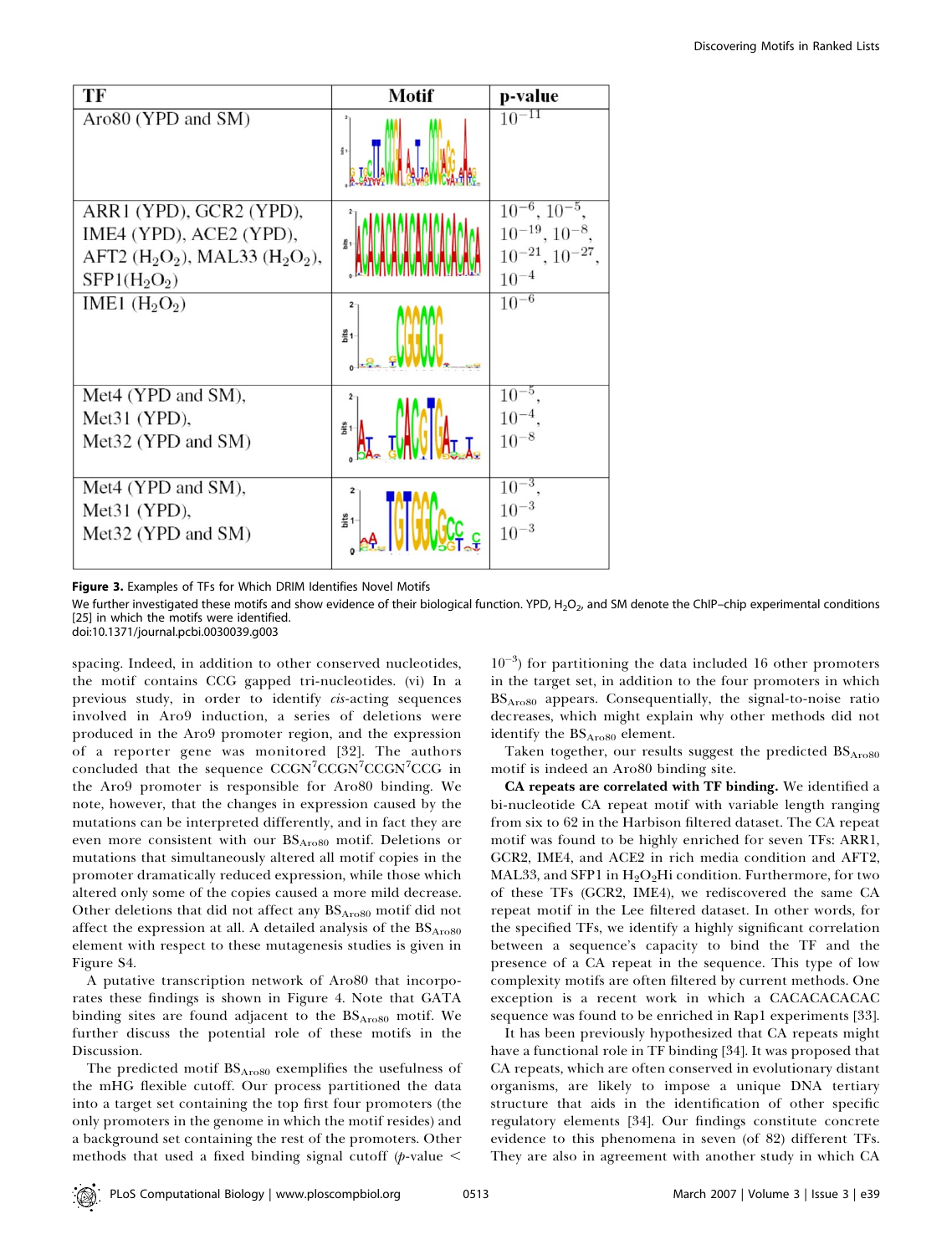



Copies of the  $BS<sub>Aros0</sub>$  motif (on the sense and antisense) are shown as rectangles on the promoter regions.

(A) BS<sub>Aro80</sub> is conserved in four strains of yeast as shown using the University of California Santa Cruz browser conservation plots. Aro80 regulates the utilization of secondary nitrogen sources such as aromatic amino acids by binding genes that participate in the catabolism of aromatic amino acids. We hypothesize that it also binds to its own promoter region and introduces a positive feedback self loop.

(B) Part of the Aro80 promoter sequence is shown with bases of the BS<sub>Aro80</sub> motif colored in red. Interestingly, there are three GATA binding sites that are adjacent to the BS<sub>Aro80</sub> motif (bases colored in green). These sites bind GATA factors that are known to play a role in nitrogen catabolite repression. We hypothesize that they are also involved in the repression of Aro80 expression by physically binding to the region near BSAro80, thus making it inaccessible to Aro80 binding. This in turn breaks the positive feedback loop and represses the expression of Aro80 itself and other Aro80 regulated genes.

doi:10.1371/journal.pcbi.0030039.g004

repeat–containing sequences in the human gamma-globin gene promoter required for efficient transcription were identified using in vitro site-directed mutagenesis [35]. Taken together, our findings and other observations suggest CA repeats play a role in the DNA binding of some TFs.

Detection of indirect TF–DNA binding using ChIP–chip. IME1 is a TF that activates transcription of early meiotic genes. We identified a motif, CGGCCG, with  $p\text{-value} < 10^{-11}$ that is enriched in the sequences to which IME1 binds in  $H<sub>2</sub>O<sub>2</sub>$  condition. Although this motif was not identified by other methods as reported in [25], we found evidence that suggests it is biologically meaningful. First, we note that this motif is a perfect palindrome, which is often characteristic of TF binding sites. Second, the same motif was identified as evolutionarily conserved in IME1-bound sequences as inferred from ChIP–chip data [29]. Third, IME1 interacts with Ume6, also a transcriptional regulator of early meiotic genes, which was previously shown to bind the same DNA motif, CGGCCG [36]. We conclude that the IME1-discovered motif is likely due to the following scenario: IME1 binds to Ume6, which binds to CGGCCG sequences on the DNA. The cross linking in the ChIP–chip protocol fixes these bindings, and the immunoprecipitation of IME1 actually precipitates the entire complex. We therefore get enriched CGGCCG sequences in IME1 experiments due to indirect binding to this DNA motif.

In another example, we identified the same two distinct

motifs,  $M_1$  = TGTGGCSS and  $M_2$  = CACGTG, in rich media ChIP–chip experiments of three different TFs: Met4, Met31, and Met32. Furthermore, we rediscovered the same motifs in other experimental conditions of the same TFs. Met4, Met31, and Met32 are three factors involved in the sulfur amino acid pathway, and the fact that the same two motifs were independently predicted for each of the TFs is unlikely to occur by chance, suggesting the predictions are biologically meaningful. In a previous work it was shown that Met4 is tethered to the DNA sequence AAACTGTG via two alternative complexes, Met4-Met28-Met31 and Met4-Met28-Met32 (the binding is thought to occur via Met31/32) [37]. This sequence partially overlaps motif  $M_1$ . Furthermore, the complex Met4-Met28-Cbf1 was shown to bind motif  $M_2$  [38]. Previous findings are summarized in Figure S5A. The above explains why we predict  $M_1$  for Met4 and  $M_2$  for Met31/32. However, it does not explain why we also predict  $M_2$  for Met4 and  $M_1$  for Met31/32. The most likely explanation for this is the existence of a direct interaction between the two complexes Met4-Met28-Cbf1 and Met4-Met28-Met31/32. If such an interaction exists, then the cross linking would fix the two complexes and cause the immunoprecipitation of Met4, Met31, and Met32 to precipitate the same set of sequences, thus causing the same motifs to appear in the experiments of all three TFs, which is exactly what DRIM identifies. This point is illustrated in Figure S5B. The idea of direct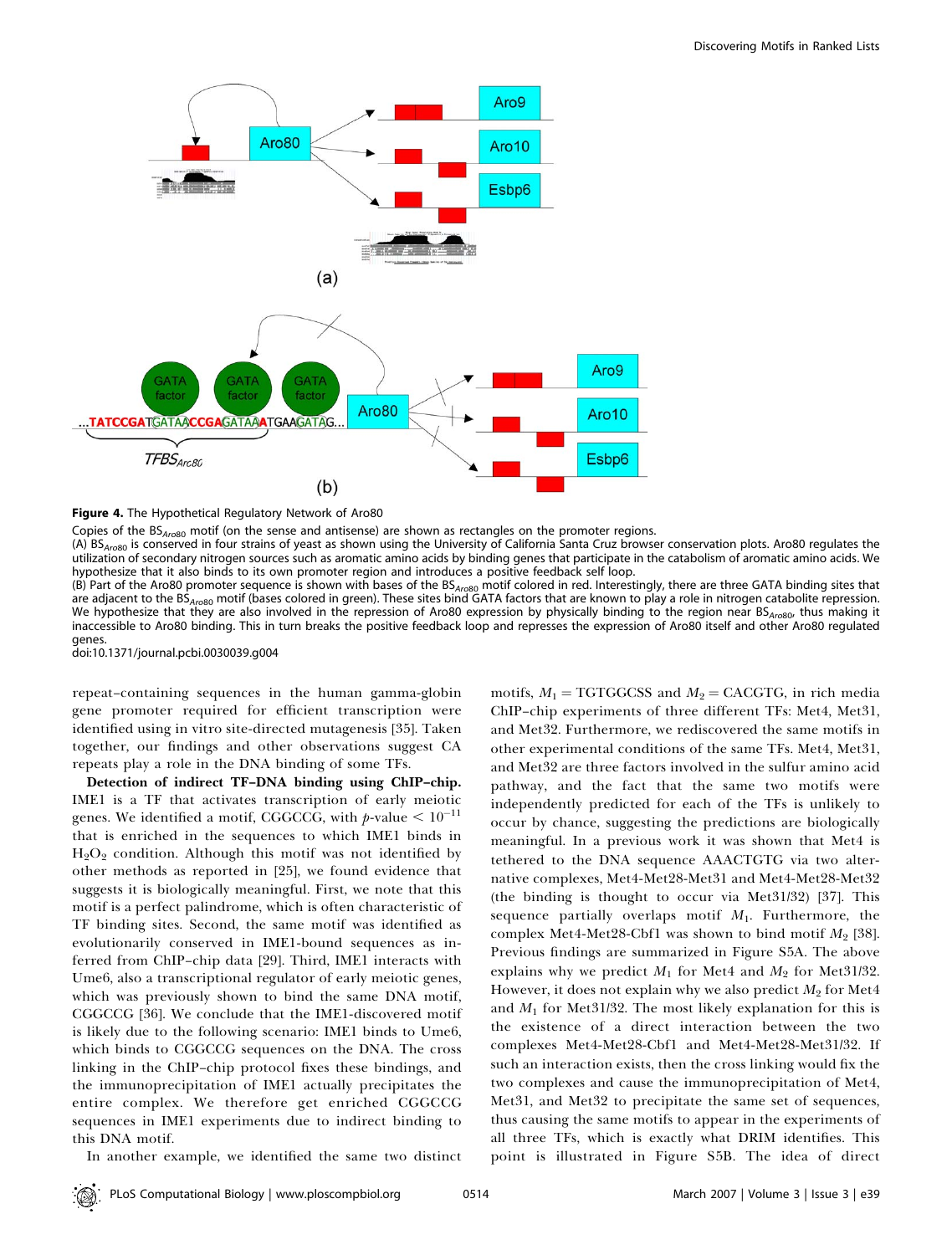Table 1. Enriched Motifs Associated with CpG Methylation in Four Human Cancer Cell Lines and Comparison to Motifs in Regions Bound by the Polycomb Complex

| <b>Cell Line</b> | <b>CpG Methylation</b><br>Motif | Number of<br><b>Experiments</b> | Average<br><i>p</i> -Value | <b>Notes</b>          | Polycomb<br><b>Complex Motif</b> |
|------------------|---------------------------------|---------------------------------|----------------------------|-----------------------|----------------------------------|
|                  |                                 |                                 |                            |                       |                                  |
| Caco-2           | SSCCCCANG <sup>a</sup>          | $\overline{4}$                  | $\leq 10^{-10}$            | Novel prediction      | Yes [41,44]                      |
| Caco-2           | CNGCTGC <sup>a</sup>            | 3                               | $\leq 10^{-5}$             | Novel prediction      | Yes [41]                         |
| Caco-2           | GAGGGA                          | $\overline{2}$                  | $< 10^{-4}$                | In agreement with [2] |                                  |
| Caco-2           | <b>DGAGAGV</b>                  | 2                               | $< 10^{-4}$                | Novel prediction      | Yes [41,43,44]                   |
| Carcinoma        | CA repeat                       | $\overline{2}$                  | $< 10^{-79}$               | Novel prediction      | Yes [41,42]                      |
| PC <sub>3</sub>  | CA repeat                       |                                 | $< 10^{-7}$                | Novel prediction      | Yes [41,42]                      |
| PC <sub>3</sub>  | GGGGTNCC <sup>a</sup>           |                                 | $< 10^{-6}$                | In agreement with [2] | Yes [44]                         |
| PC <sub>3</sub>  | <b>ACACNCAC</b>                 | 2                               | $< 10^{-10}$               | In agreement with [2] |                                  |
| PC <sub>3</sub>  | <b>GCTGC</b>                    | $\overline{2}$                  | $\leq 10^{-5}$             | Novel prediction      | Yes [41]                         |
| PC <sub>3</sub>  | RGCGCAA                         |                                 | $< 10^{-4}$                | Novel prediction      |                                  |
| Polyp            | CA repeat                       | $\overline{2}$                  | $< 10^{-58}$               | Novel prediction      | Yes [41,42]                      |
| Polyp            | CNNGCGCC <sup>a</sup>           | 3                               | $\leq 10^{-13}$            | Novel prediction      | Yes [44]                         |
| Polyp            | <b>GCTGCNBB</b>                 | $\overline{2}$                  | $< 10^{-6}$                | Novel prediction      | Yes [41]                         |

Number of Experiments corresponds to the number of replicate experiments of the same cell line in which the same motif was independently identified. The CA repeat motifs have a variable length.

Polycomb Complex Motif denotes motifs that appear in regions bound by the Polycomb complex [41,42,44].

<sup>a</sup>Motifs that have G-C content >66%. Their enrichments are partially attributed to the G-C content bias that is found in the CpG methylation data.

doi:10.1371/journal.pcbi.0030039.t001

interaction between the two complexes is also in agreement with previous results [37].

Overall, the results shown in this subsection demonstrate that DRIM is able to identify previously ignored subtle signals in ChIP–chip data that stem from indirect bindings of factors to DNA. This type of information can be useful for inferring novel protein–protein interactions.

Condition-dependent motifs. A comparison was made between the predicted motifs of the same TF in different experimental conditions (see Table S2). These seem to fall into two main categories: (i) motifs whose enrichment is condition-dependent, and (ii) motifs whose enrichment is condition-independent, suggesting the TF is bound to the DNA regardless of condition. In the latter, although the same motif was predicted in different conditions, the motif enrichment varied considerably. For instance, the GAL4 binding site  $CGGN<sup>11</sup>CCG$ , previously reported in [1] and other literature, was predicted in both YPD and galactose conditions. However, the enrichment varied considerably with p-values  $10^{-7}$  and  $10^{-11}$ , respectively. This several-fold difference in enrichment is consistent with what is known about the role of GAL4 in galactose metabolism. It suggests that GAL4 has a preference to bind  $CGGN^{11}CCG$  DNA regardless of condition. However, in the presence of galactose and absence of glucose, this preference becomes much more significant. Another example of a condition-invariant motif whose binding strength is subject to experimental condition is that of the Aro80 TF. This demonstrates that DRIM can be used not only to identify binding sites but also to distinguish between different modes of TF binding.

#### Motif Discovery in Human Methylated CpG Islands

To examine our method's ability to predict sequence motifs that stem from data other than TF binding, DRIM was applied to a dataset containing the human cancer cell line– methylated CpG islands (for dataset details, see Methods) to seek for motifs that are enriched in hypermethylated regions. The promoters were ranked according to methylation signal,

with hypermethylated promoters at the top. Note that different replicates of the same cell line may yield different ranking of the promoters.

DRIM identified significantly enriched motifs in each of the four cancer cell lines. Table 1 shows all the motifs that were independently discovered in at least two different replicates of the same experiment or that are in agreement with previous work [2]. Overall, DRIM discovered 13 motifs: ten novel motifs and three that have been previously predicted in hypermethylated CpG island promoters in the same cancer cell lines [2]. Some of these motifs have also been independently identified in methylated CpG regions of other cell lines [39,40].

Interestingly, nine of the novel ten motifs were independently identified in DNA regions to which the proteins of the Polycomb complex bind [41–43]. The Polycomb complex is involved in gene repression through epigenetic silencing and chromatin remodeling, a process that involves histone methylation. The fact that these two distinct key epigenetic repression systems, namely histone methylation and CpG methylation, bind to regions that share a similar set of sequence motifs suggests they are linked. To further establish this link we applied DRIM to Polycomb complex bound promoters in human embryonic fibroblasts [44]. We found four motifs that are similar to the CpG methylation motifs (Table 1). Our findings are consistent with a recent paper that showed that the EZH2 Polycomb protein binds methyltransferases via the Polycomb complex [45].

Most of the motifs we found are similar across more than one type of cancer cell line, e.g., variants of the GCTGCT motif appear in Caco-2, PC3, and Polyp1 cancer cell lines. This suggests that the same DNA binding factors are involved in CpG methylation of different types of cancers. It is also important to note that some of the motifs we discovered are G–C rich. The enrichment of these motifs may be partially attributed to the G–C content bias that is found in CpG methylation data.

The DRIM motif identification process can be used not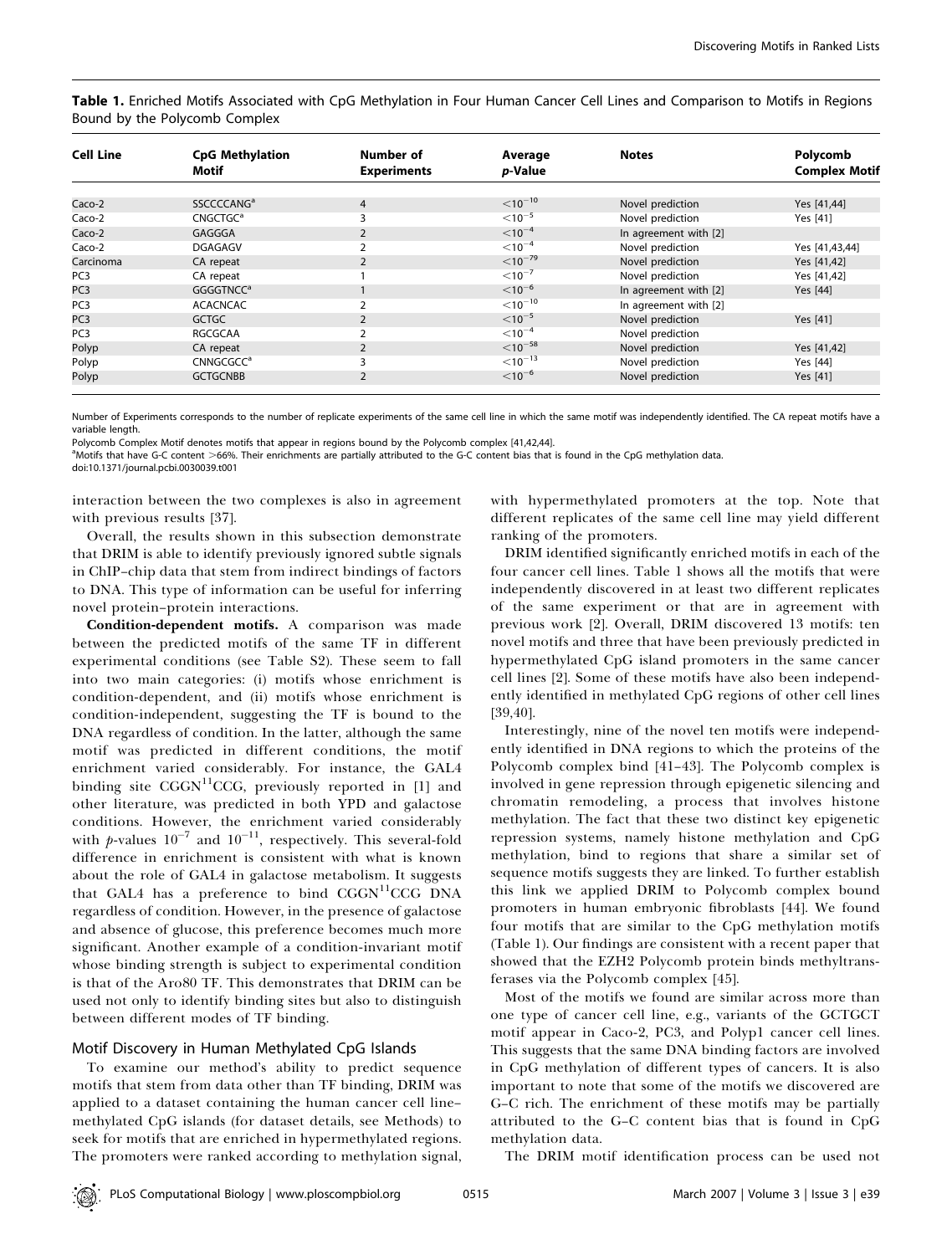

Figure 5. Comparison between HG and mHG Enrichment

The mHG and HG methods were applied to ChIP–chip data of six TFs. The sequences were ranked according to the ChIP–chip binding signal, and the enrichment of the correct binding motif was recorded using mHG and HG with fixed target sets containing the top 10, 100, and 1,000 sequences as well as all sequences with ChIP-chip signal  $<$ 10<sup>-3</sup> . All scores were corrected for multiple motif testing. The mHG score is also corrected for the multiple cutoff testing. The  $10^{-3}$  and mHG cutoffs for each experiment are shown. It can be seen that the two cutoffs are significantly different and that for all the tested TFs mHG produces better results than HG in terms of enrichment of the true motif. doi:10.1371/journal.pcbi.0030039.g005

only to identify novel motifs but also to partition the data in a biologically meaningful manner. In [2] the authors used a fixed threshold on the methylation signal (*p*-value  $< 0.001$  ) to partition the dataset. Consequently, they identified 135 hypermethylated promoters. A data-driven partition would be to use the threshold that yielded the maximal motif enrichment. For example, in the Caco2 cell line, we identified the same motif as in the previous work [2]. However, the motif maximal enrichment was found in the top 209 promoters (an increase of 54% in target set size).

#### Motif Discovery in Human ChIP–chip Data

Human TFBS tend to be longer and ''fuzzier'' than TFBS of lower eukaryotes, and it is important to evaluate our method's performance on such motifs. To this end, we applied DRIM to the ChIP–chip experiments of HNF1a, HNF4a, HNF6 in liver and pancreas islets [46], as well as to that of CREB [47]. For each of the TFs, we generated a list of sequences containing 1,000 bases upstream and 300 downstream of the transcription start site (TSS). We ranked the list according to the TF ChIP–chip signal and used it as input to DRIM. DRIM successfully detected the TFBS of these TFs that are reported in TRANSFAC with extremely significant pvalues: HNF1 $\alpha$  liver—GTTAMWNATT ( $p = 10^{-8}$ ), HNF4 $\alpha$ Islets—SCGGAAR ( $p = 10^{-53}$ ), HNF6 Liver—ATCRAT ( $p =$  $10^{-57}$ ), and HNF6 Islets—ATCRAT ( $p = 10^{-61}$ ). In the CREB experiments we identified the palindromic motif TGACGT-CA ( $p = 10^{-16}$ ), which is known to bind CREB [47].

#### Comparison with Other Methods

Three properties of the mHG enrichment score embodied in DRIM offer advantages over other motif discovery methods: the dynamic cutoff, the rigorous control over false positives, and the motif multiplicity model.

Dynamic versus rigid cutoffs. Most methods use an arbitrary cutoff for set partition. For example, in previous



Figure 6. Comparison of the Target Sets Sizes as Determined by the Fixed versus the mHG Flexible Cutoffs

Each dot represents a ChIP–chip experiment where the  $x$  and  $y$ coordinates are the number of promoters with  $p < 10^{-1}$  (standard cutoff) and the number of promoters as determined by the mHG cutoff, respectively. The dotted line is  $x = y$ . TF names are given in Table S4. doi:10.1371/journal.pcbi.0030039.g006

work [25] the authors use a cutoff of p-value  $< 10^{-3}$  on the ChIP–chip signal in order to define the target set for motif searching. In contrast, the mHG score uses a data-driven flexible cutoff and chooses the set partition that maximizes the motif enrichment.

To more systematically investigate the advantages of using a flexible cutoff, we compared mHG with fixed set partition HG [7] by disabling the flexible cutoff feature in DRIM. The comparison was performed on ChIP–chip data of TFs whose motif binding sites are well-characterized as well as on the Aro80 binding site we identified. For each TF, we ranked the sequences according to the ChIP–chip binding signal, generated the motif occurrence vector, and computed its HG enrichment using fixed target sets containing the top 10, 100, and 1,000 sequences as well as all sequences with ChIP– chip signal  $<$   $10^{-3}$ . The results are summarized in Figure 5. We note that all of the scores are corrected for multiple-motif testing. The mHG score is also corrected for the multiplecutoff testing. The mHG method yields superior results in all six cases.

We performed additional comparisons of the mHG versus the HG methods by applying both methods to simulations of motif occurrence vectors (see Text S7 and Figure S6). In these simulations mHG showed significantly better performance than HG.

To further investigate the issue of setting a cutoff, we compare, for a given TF and condition in the ChIP–chip dataset, the number of promoters for which the binding signal  $<$  10 $^{-3}$  (denoted  $^{#}(10^{-3})$ ) with the number of promoters at which mHG was attained (denoted  $n^*$ ). For 82 experiments,  $^{#}(10^{-3}) \leq 4$  and for 46 of these  $^{#}(10^{-3}) = 0$ . In these cases a  $10^{-3}$  fixed cutoff reduces the size of the target set and limits the usability of any discovery algorithm. In Figure 6 we compare  $^{\#}(10^{-3})$  and  $n^*$  for some of the cases at which a motif was found by mHG. Note that in a significant number of cases the mHG score identified a significantly enriched motif even when  $^{#}(10^{-3})$  was very low. One extreme case is the TF SOK2 in YPD condition for which# $(10^{-3}) = 0$ , yet mHG found a significantly enriched motif.

Controlling false positives. The second advantageous property of the mHG score is its ability to rigorously control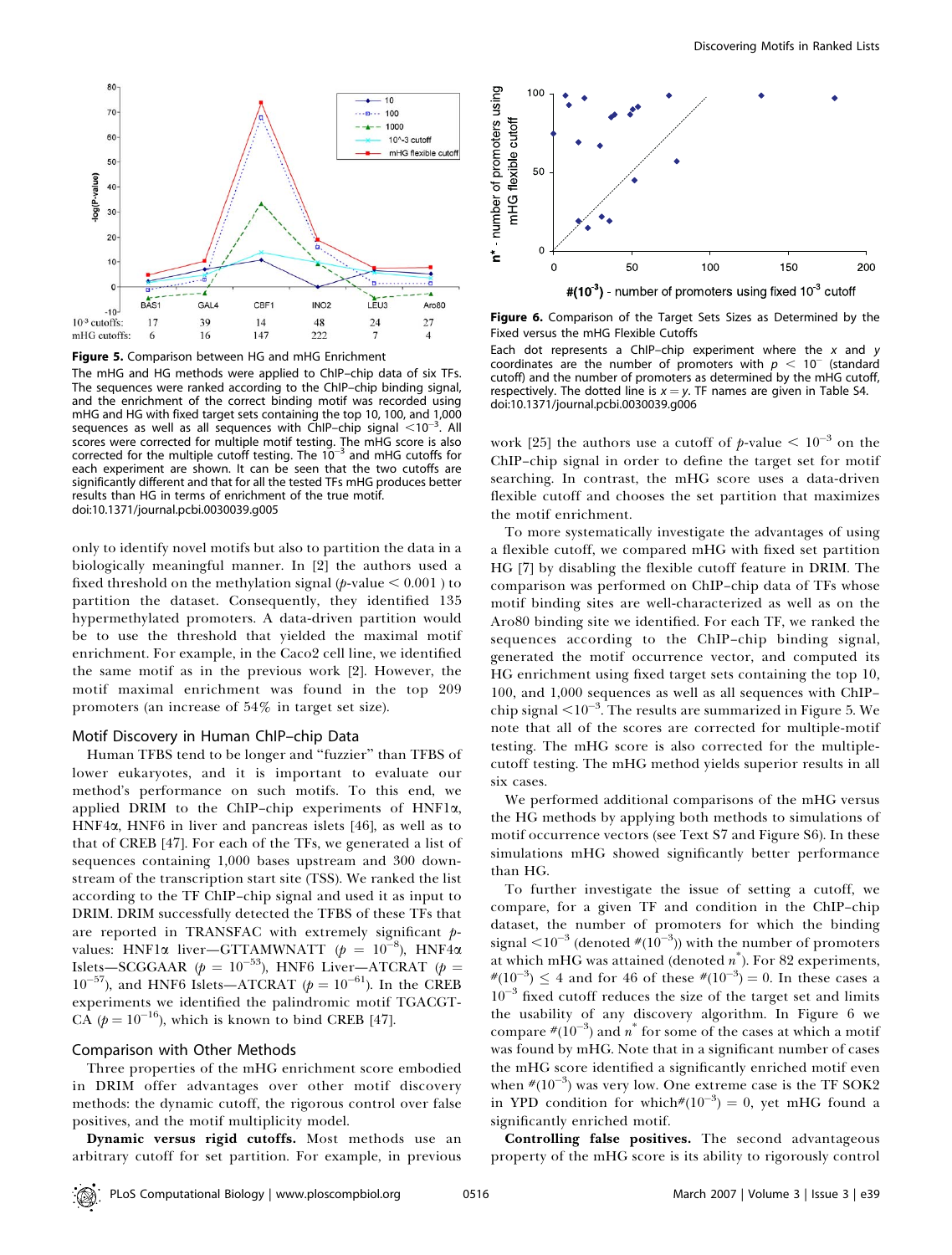

Figure 7. Motif Occurrences in the Top 59 (of  $\sim$  6,000) Promoters That Were Ranked According to Met32 Binding Signal A comparison is made between the data-driven mHG cutoff and the arbitrary fixed cutoff. It can be seen that the motifs are significantly more enriched when the list is partitioned using the mHG cutoff. doi:10.1371/journal.pcbi.0030039.g007

false positives, due to calculation of an exact  $p$ -value. This attribute is best demonstrated by comparing the performance of DRIM versus other motif-finding tools on negative controls, that is, datasets whose original ranking was randomly permuted. It is clear that in these cases we should not find significantly enriched motifs. To this end we used the same benchmark on which DRIM was tested (see Results, Proof of principle). Using the same five random permutations of ChIP–chip data, we applied the algorithms AlignACE [12], MEME [8], and MDscan [33] on each of the random sets. Both AlignACE and MEME reported significant motifs with many A's, probably due to the existence of polyA tails in the intergenic regions. MDscan was used with a precompiled background from yeast intergenic regions, and therefore it did not report the polyA motifs, yet it did report motifs including repeats of TA, probably as a result of TATA boxes. In comparison, DRIM did not identify any significant motifs in any of the random sets.

Binary versus multidimensional enrichment. The third advantageous property is the extension of the binary enrichment analysis to the multidimensional enrichment analysis (see Methods, Multidimensional mHG score). The latter forms the basis for dealing with motif multiplicity in a data-driven manner. To test this property, we compared DRIM, which uses the multi-mHG framework, with a restricted version of DRIM, which uses the standard binary enrichment framework. Out of 31 binding motifs identified by DRIM that were also identified in other literature, the restricted version was able to identify only 23. Furthermore, in some instances, both methods were able to identify the correct motif site; however, the motif significance using the multi-mHG framework was several fold more significant without incurring additional false predictions.

## **Discussion**

In this paper we examine the problem of discovering "interesting" motif sequences in biological sequence data. While this problem has often been regarded as tantamount to discovering enriched motifs in a target set versus a background set, we point out an inherent limitation to this formulation of the problem. Specifically, in most cases, biological measurement data does not lend itself to a single, well-substantiated partition into target and background sets. It does, however, lend itself to ranking in a natural manner. Our approach exploits this natural ranking and attempts to

solve challenges (c1)–(c4) (see Introduction, Open challenges in motif discovery).

To address challenge (c1), instead of choosing an arbitrary cutoff for set partition, we search for a cutoff that partitions the data in a way that maximizes the motif enrichment. We present evidence that shows that the flexible mHG cutoff outperforms the rigid cutoff. One example of this is shown in Figure 5, where the flexible cutoff yields better results for all the tested TFs. Another example of the advantage of a flexible cutoff is the two motifs detected in three TFs involved in the sulfur amino acid pathway (Met4, Met31, and Met32). Figure 7 shows the number of motif occurrences in each of the top 59 promoters that were ranked according to Met32 binding signal (data from [25]). The motifs are highly frequent in the top 18 promoters, after which a strong drop in motif frequency is observed. DRIM identifies this, and partitions the set accordingly. In comparison, relying on the standard cutoff of  $10^{-3}$  results in a target set of the top 48 promoters, most of which do not contain this motif. The signal-to-noise ratio is thus diminished, which may explain why these motifs were previously overlooked.

While the flexible cutoff is advantageous in many instances, it also introduces a multiple testing problem. To circumvent this (without resorting to strict multiple testing corrections that may mask the biological signal), we developed an efficient algorithm for computing the exact  $p$ -value of a given mHG score. This addresses challenge (c2). Another advantage of this exact statistical score is its straightforward biological interpretation: the mHG  $p$ -value reflects the probability of seeing the observed density of motif occurrences at the top of the ranked list under the null assumption that all configurations of motif occurrences are equiprobable.

Motif multiplicity is often indicative of biological function. It is therefore paramount to incorporate this type of information into the motif prediction model. We do so in a data-driven manner by developing the multi-mHG framework, thus addressing challenge (c3). The advantages of the multi-mHG model over the binary model are presented in Results, Binary versus multidimensional enrichment.

False prediction of motifs in randomly generated data is often mentioned as one of the drawbacks of computational motif discovery [25]. We report the testing of DRIM on random permutations of ranked sequences. When tested on more than 100,000 motifs, DRIM did not identify any significant motifs, thus addressing challenge (c4). The low false-positive prediction of our method is mainly attributed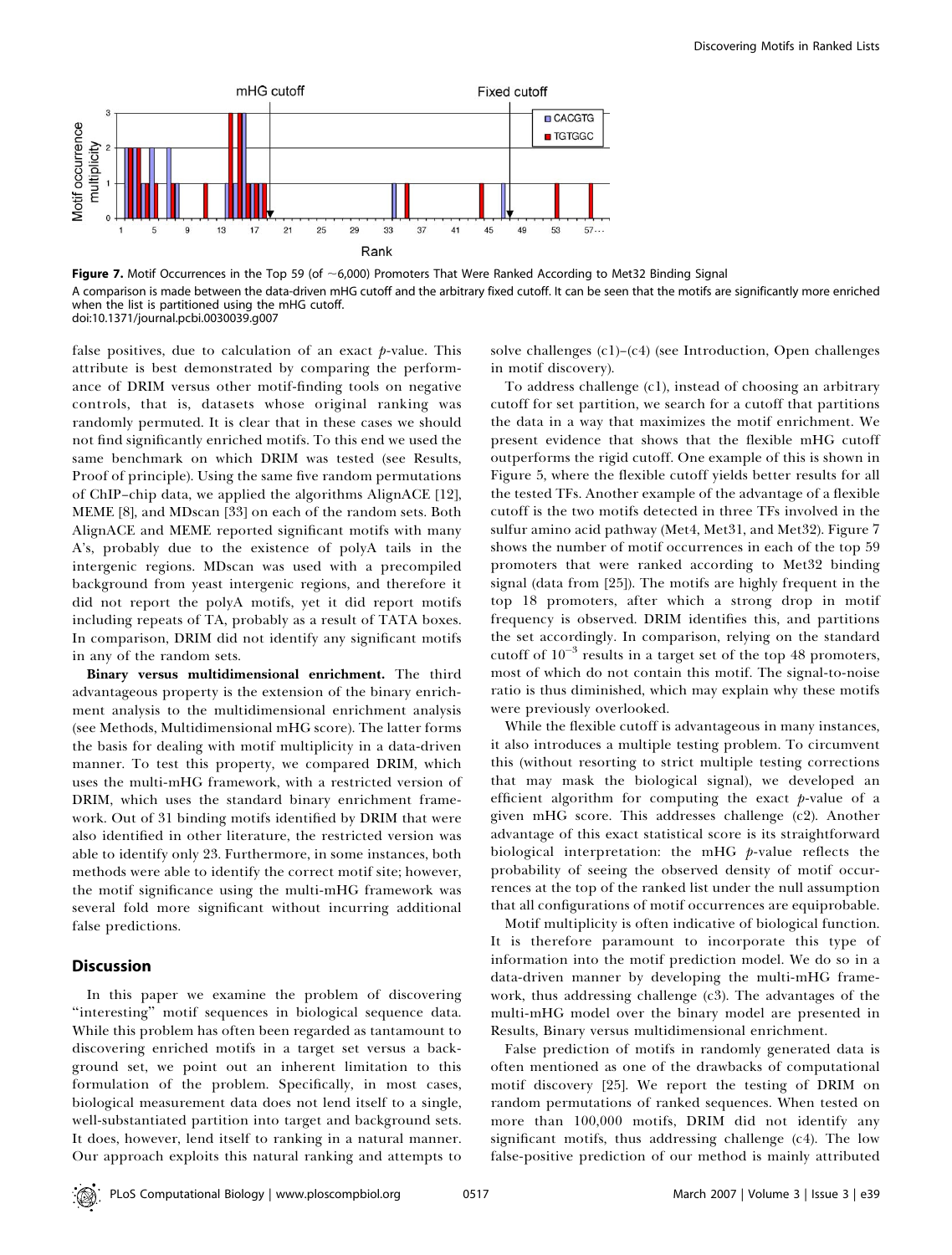to the fact that it is based on rigorous statistics and relies on an exact p-value.

Another important issue that still requires consideration is the characterization of the motif search space. In this study we performed an exhaustive scanning of a restricted motif space (containing  $\sim 10^5$  motifs) followed by a heuristic search for larger motifs. However, the motif search space can be further extended to include motifs that are longer, ''fuzzier,'' or more complex. Additional considerations such as the distance of the motif from the transcription start site may be taken into account as well as logical relations between different motifs (e.g., "OR," "AND" operations). It is clear that many of these features are required to correctly model complex regulation patterns that are observed in higher eukaryotes. Two inherent limitations need to be considered when extending the search space: first, as the size of the motif search space increases, the problem of efficiently searching the defined space becomes more acute in terms of running time. Second, since the size of the search space is virtually endless, the problem of multiple testing rapidly erodes the signal-to-noise ratio, requiring an appropriate refinement of the statistical models.

To test our method, we constructed a dataset containing ChIP–chip experiments of 203 putative TFs in Saccharomyces cerevisiae [25,28]. Surprisingly, we discovered a significant length bias in roughly one-third of these experiments. One possible explanation for this phenomenon is nonspecific binding between TFs and DNA, which causes longer sequences to bind more TFs. This explanation is also consistent with the ''TF sliding hypothesis'' [48]. Why only some TFs exhibit this length bias binding tendency remains an open question. To avoid false positives due to this phenomenon, we opted to filter out all ChIP–chip experiments that had significant length bias. Future work should address this point and focus on developing statistics that are insensitive to this type of bias.

We analyzed the filtered dataset using DRIM and report novel putative TFBS motifs. Additional evidence that indicates the newly discovered motifs are biologically functional was also presented. One interesting finding is that the Aro80 motif we identified, which exists only in seven copies throughout the entire yeast genome, resides in Aro80's own promoter. This finding suggests that Aro80 regulates its own transcription by binding to its own promoter. Additionally, three GATA binding sites that reside in the Aro80 promoter adjacent to the motif occurrence lead us to speculate that Aro80's putative self binding is inhibited by competing GATA binding factors (for details see Figure 4B).

Another interesting observation is the CA repeat motifs, which we identified in seven different yeast TFs as well as in human DNA methylation. This type of low complexity motifs have so far been mostly ignored or filtered out by other computational methods. By contrast there is no need to resort to this type of artificial filtering when using the mHG statistics. Our findings in yeast suggest that for certain TFs there is a significant correlation between a sequence's capacity to bind a TF and the presence of a CA repeat in the sequence. This supports a previous hypothesis that CA repeats alter the structure of DNA and thus contribute to TF binding [34]. Our findings constitute concrete evidence of this phenomenon and suggest it may be more frequent than previously appreciated.

We also applied DRIM to high-throughput measurements of methylated CpG islands [2] in human cancer cells, in order to try to identify motifs that are enriched in hypermethylated regions. Interestingly, we identified GA and CA repeat elements as highly enriched in methylated CpG regions of four different cancer cell lines. This is in agreement with previous studies of CpG methylated regions in other cell lines [39,40]. It is interesting to ask whether these repeat elements play some active role in CpG methylation. In [40] the authors give statistical argumentation against such a hypothesis. Instead, they hypothesize that CA (or TG) repeats are caused by an increased mutation rate of methylated CpGs that are deaminated into TpGs. Even if true, this still does not explain the enrichment of the GA repeats. Further experimental and bioinformatic interrogation of this point is therefore called upon.

Overall, DRIM discovered ten novel motifs in methylated CpG regions. Strikingly, nine of them are similar to DNA sequence elements that bind the Polycomb complex in Drosophila and/or human [41,42, 44]. The Polycomb complex is involved in epigenetic silencing via histone methylation. The suggested link between histone methylation and CpG methylation is in agreement with recent work that demonstrated the EZH2 protein interacts with DNA methyltransferases via the Polycomb complex [45]. We also note that the DNA sequence motifs of the two pathways were conserved in Drosophila and human, which is complementary to the observation that the Polycomb proteins are evolutionarily conserved [44,49]. Many of the motifs we found in the CpG methylation data are similar across different types of cancer cell lines. This may suggest that the CpG methylation mechanism is orchestrated by DNA binding factors that are similar in different types of cancer cell lines.

Perhaps the most important conclusion that can be drawn from this study is that looking at biological sequence data in a ranked manner rather than using an arbitrary fixed cutoff to partition the data enables the detection of biological signals that are otherwise overlooked. This suggests that other motif detection methods that rely on fixed cutoffs may benefit from dynamic partitioning. While the effectiveness of our approach was demonstrated on ChIP–chip and methylation data, it can also be applied to a wide range of other data types such as expression data or GO analysis. The DRIM application is publicly available at http://bioinfo.cs.technion.ac.il/drim.

## Materials and Methods

The minimum hypergeometric score. In this subsection we introduce the basics of the mHG statistics, and demonstrate how it can be applied in a straightforward manner to eliminate the need for an arbitrary choice of threshold. To explain the biological motivation of mHG, consider the following scenario: suppose we have a set of promoter regions each associated with a measurement, e.g., a TF binding signal as measured by ChIP–chip [1]. We wish to determine whether a particular motif specified in IUPAC notation, say CASGTGW, is likely to be a TFBS motif. We rank the promoters according to their binding signals—strong binding at the top of the list and the weak at the bottom (Figure 1i). Next, we generate a binary occurrence vector with one or zero entries dependent on whether or not the respective promoter contains a copy of the motif (Figure 1ii). For simplicity we ignore cases where a promoter contains multiple copies of the motif (a refined model, which takes motif multiplicity into account, will be discussed later). Motifs that yield binary vectors with a high density of  $1^{\prime}$ s at the top of the list are good candidates for being TFBS.

Let us assume for the moment that we know the correct physicalbased cutoff on the TF binding signal. The data could then be separated into ''strong binding promoters'' (i.e., the target set) and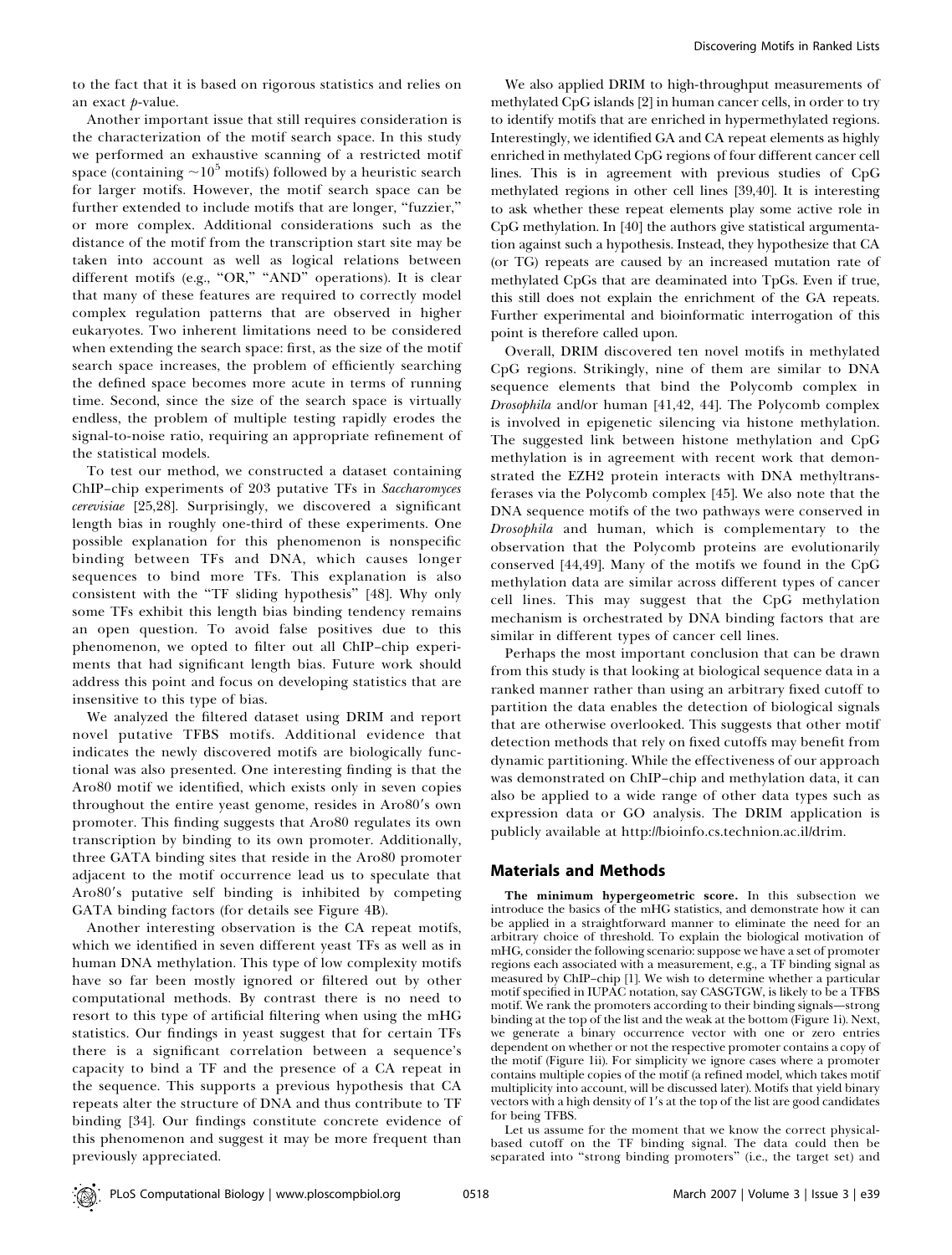

Figure 8. Two-Dimensional Grid Used for Calculating mHG p-Value In this example  $N = 20$ ,  $B = 10$ ,  $p = 0.1$ . Light-shaded area describes all attainable values of  $n$  and  $b$ . Dark-shaded area describes the subset  $R$ : all values of n and b for which HGT(b;N,B,n)  $\leq$  p. Two (0,0)  $\rightarrow$  (N,B) paths are depicted, representing the binary label vectors  $\lambda_1$   $=$   $\{1,1,1,0,1,0,1,1,1,0,1,0,.0,0,0,1,0,0,0\}$  and  $\lambda_2$   $=$  $\{0,0,0,1,0,1,1,1,0,0,0,1,1,0,1,0,0,1,1,1\}$ . The path  $\lambda_1$  traverses R, demonstrating that  $mH$ G ( $\lambda_1$ )  $\leq$   $p$ . The path  $\lambda_2$  does not traverse R, demonstrating that  $mH$ G ( $\lambda_1$ )  $> p$ . doi:10.1371/journal.pcbi.0030039.g008

"weak binding promoters" (i.e., the background set). We are now interested to know whether there is a particular motif for which the target set contains significantly more motif occurrences than the background set. Let  $N$  be the total number of promoters  $B$  of which contain the motif, and  $n$  the size of the target set. Let  $X$  be a random variable describing the number of motif occurrences in the target set. Assuming a uniform distribution over all occurrence vectors with these characteristics, the probability of finding *exactly*  $b$  occurrences in the target set has a hypergeometric distribution, namely:

$$
Prob(X = b) = HG(b; N, B, n) = \frac{\binom{n}{b} \binom{N-n}{B-b}}{\binom{N}{B}}
$$
(1)

The tail probability of finding b or more occurrences in the target set is:

$$
Prob(X \ge b) = HGT(b; N, B, n) = \sum_{i=b}^{\min(n, B)} \frac{\binom{n}{i} \binom{N-n}{B-i}}{\binom{N}{B}}
$$
(2)

As we don't really always have a strict definition of the target set, we employ a strategy that seeks a partition for which the motif enrichment is the most significant, and compute the enrichment under that particular partition. Formally, consider a set of ranked elements and some binary labeling of the set  $\lambda = \lambda_1, \ldots, \lambda_N \in \{0,1\}^N$ . The binary labels represent the attribute (e.g., motif occurrence). The mHG score is defined as:

$$
mHG(\lambda) = \min_{1 \le n < N} HGT(b_n(\lambda); N, B, n),\tag{3}
$$

where  $b_n(\lambda) = \sum_{i=1}^n \lambda_i$ . In words, the mHG score reflects the surprise of seeing the observed density of 1's at the top of the list under the null assumption that all configurations of 1's in the vector are equiprobable. The cutoff between the top of the list and the rest of the list is chosen in a data-driven manner so as to maximize the enrichment (Figure 1iii). We discuss other variants of the mHG score in Texts S2 and S3.

Calculating the p-value of the mHG score. The mHG flexible choice of cutoff introduces a multiple testing complication and therefore gives rise to the need for computing the exact  $p$ -value. In Text S1 and Figure S2 we demonstrate several bounds for mHG  $p$ -values. These bounds may be used for rapid assessment of the  $p$ -value of a given mHG score, which can be instrumental in improving algorithmic efficiency. In this section, we describe a novel dynamic programming algorithm for calculating the exact  $p$ -value of a given mHG score. This approach is related to a previously described approach for calculating exact  $p$ -values of other combinatorial scores ([50,51], with details in [52]).

As noted in the previous section, the mHG score depends solely on the content of the label vector  $\lambda$ . Set N and B, and consider the space of all binary label vectors with B 1's and N–B 0's:  $\Lambda =$ 

 ${0,1}^{(N-B,B)}$ . Assume that we are given a vector  $\lambda_0 \in \Lambda$ , for which we calculate the mHG score  $mHG(\lambda_0) = p$ . We would like to determine pval(p) = Prob(mHG( $\lambda$ )  $\leq$  p) under a uniform distribution of vectors in  $\Lambda$ . Given an mHG score  $p$ , we do this by means of path counting. The space of all label vectors  $\Lambda = \{0,1\}^{(\mathcal{N}-B,B)}$  is represented as a two-dimensional grid ranging from (0,0) at the bottom left to  $(N,B)$  at the top right. Each specific label vector  $\lambda \in \Lambda$ is represented by a path  $(0,0) \rightarrow (N,B)$  composed of N distinct steps. The *i*th step in the path describing a vector  $\lambda$  is (1,0) if  $\lambda_i = 0$  and (1,1) if  $\lambda_i = 1$  (see Figure 8). Each point  $(n,b)$  on the grid corresponds to a threshold (on ranks) *n*, and the respective value  $b = b_n(1)$ . It can therefore be associated with a specific HGT score:  $HGT_n(\lambda) = HGT$  $(b_n(\lambda), N, B, n)$ . A subset of the points on the grid can be characterized as those points  $(n,b)$  for which HGT  $(b;N,\overline{B},n) \leq p$ . We denote this subset  $R = R(p)$  (see Figure 8).

The  $(0,0) \rightarrow (N,B)$  path representing  $\lambda$  visits N distinct grid points (excluding the point  $(0,0)$ ), representing the N different HGT scores that are considered when calculating its mHG score:  $mHG(\lambda)$  =  $\min_{1 \leq n \leq N} HGT_n(\lambda)$ .  $mHG(\lambda) \leq p$  if the path representing  $\lambda$  visits R. Denote by  $\Pi(n,b)$  the total number of paths  $(0,0) \rightarrow (n,b)$  and by  $\Pi_R(n,b)$  the number of paths  $(0,0) \rightarrow (n,b)$  not visiting R. We then have:

$$
pval(p) = \frac{|\{\lambda \in \Lambda : mHG(\lambda) \le p\}|}{|\Lambda|} = \frac{\Pi(N, B) - \Pi_R(N, B)}{\Pi(N, B)} \tag{4}
$$

$$
= 1 - \frac{\Pi_R(N, B)}{\Pi(N, B)}
$$

We calculate  $\Pi_R(n,b)$  by means of dynamic programming. Initially, set  $\Pi_R (0,0) = 1$  and  $\Pi_R (n,b) = 0$  for  $b = -1$  and along the diagonal  $b = n$  $p + 1$ ,  $0 \le n \le B$ . Then, for each  $1 \le n \le N$ , and  $\max(0, B - N + n) \le b \le 1$  $min(B,n)$  calculate  $\Pi_R(n,b)$  using the formula:

$$
\Pi_R(n, b) = 0 \quad \text{if } (n, b) \in R
$$
  

$$
\Pi_R(n, b) = \Pi_R(n - 1, b) + \Pi_R(n - 1, b - 1) \quad \text{if } (n, b) \notin R
$$

In total, we perform a  $O(N^2)$  routine in order to calculate  $\Pi_R(N,B)$ for a given score p. Trivially, we have  $\Pi(N, B) = \begin{pmatrix} N \\ B \end{pmatrix}$  and pval(p) may be directly computed from Equation 4.

Multidimensional mHG score. So far we have dealt with enrichment of binary attributes, in which a one or zero indicated whether or not the attribute appeared. There are cases where one would like to associate a number with an attribute. We revisit the scenario we described in previous sections in which we tried to determine whether a particular motif is likely to be a TFBS motif. The promoters were ranked according to their binding signals, and the corresponding binary occurrence vector was generated. Notice that some promoters may contain several copies of a particular motif. Clearly, this information is valuable and should be incorporated in the enrichment analysis. How exactly to incorporate this information is not clear. For example, consider two motif occurrence vectors generated for two different motifs, where the top ten entries of the vectors are all 1's and all 2's, respectively. Is the second motif more enriched than the first? Clearly, this depends on the rarity of double motif occurrences compared with single occurrences in the corresponding vectors. If the frequency of 2's is lower than that of 1's, then the second motif is more significant. However, if they are equally frequent (this is often the case for degenerate motifs such as poly A's) then both motifs are equally enriched.

To quantitatively capture this notion and address motif multiplicity in a data-driven manner, we propose a multidimensional hypergeometric model, which extends the previously defined framework for enrichment analysis to nonbinary label vectors. Formally, let  $\lambda$  be a uniformly drawn label vector  $\lambda = \lambda_1, \ldots, \lambda_N \in \{0...k\}^N$ containing B<sub>1</sub> 1's, B<sub>2</sub> 2's ... B<sub>k</sub> k's and  $(N - \sum_{j=1}^{k_1} B_j)$ . We would like<br>to test for enrichment of 1's, 2's...k's at the top of  $\lambda$ . We define the multidimensional hypergeometric score (multiHG) for a set S of size N consisting of  $k+1$  subsets  $S_0, S_1, S_2, \ldots, S_k$  of respective sizes  $N - (B_1)$  $\{B_2 + \ldots B_k\}$ ,  $B_1$ ,  $B_2 \ldots$ ,  $B_k$ . Given a subset  $S' \subset S$  of size *n*, the probability of finding exactly  $b_1$  elements of  $S_1$  and  $b_2$  elements of  $\bar{S}_2$ ...,  $b_k$  elements of  $\bar{S}_k$  within S' is:

$$
multiHG(N, B_1, \ldots, B_k, n, b_1, \ldots, b_k)
$$
\n
$$
= \frac{\binom{n}{b_1, \ldots, b_k} \binom{N-n}{B_1 - b_1, \ldots, B_k - b_k}}{\binom{N}{B_1, \ldots, B_k}},
$$
\n
$$
(5)
$$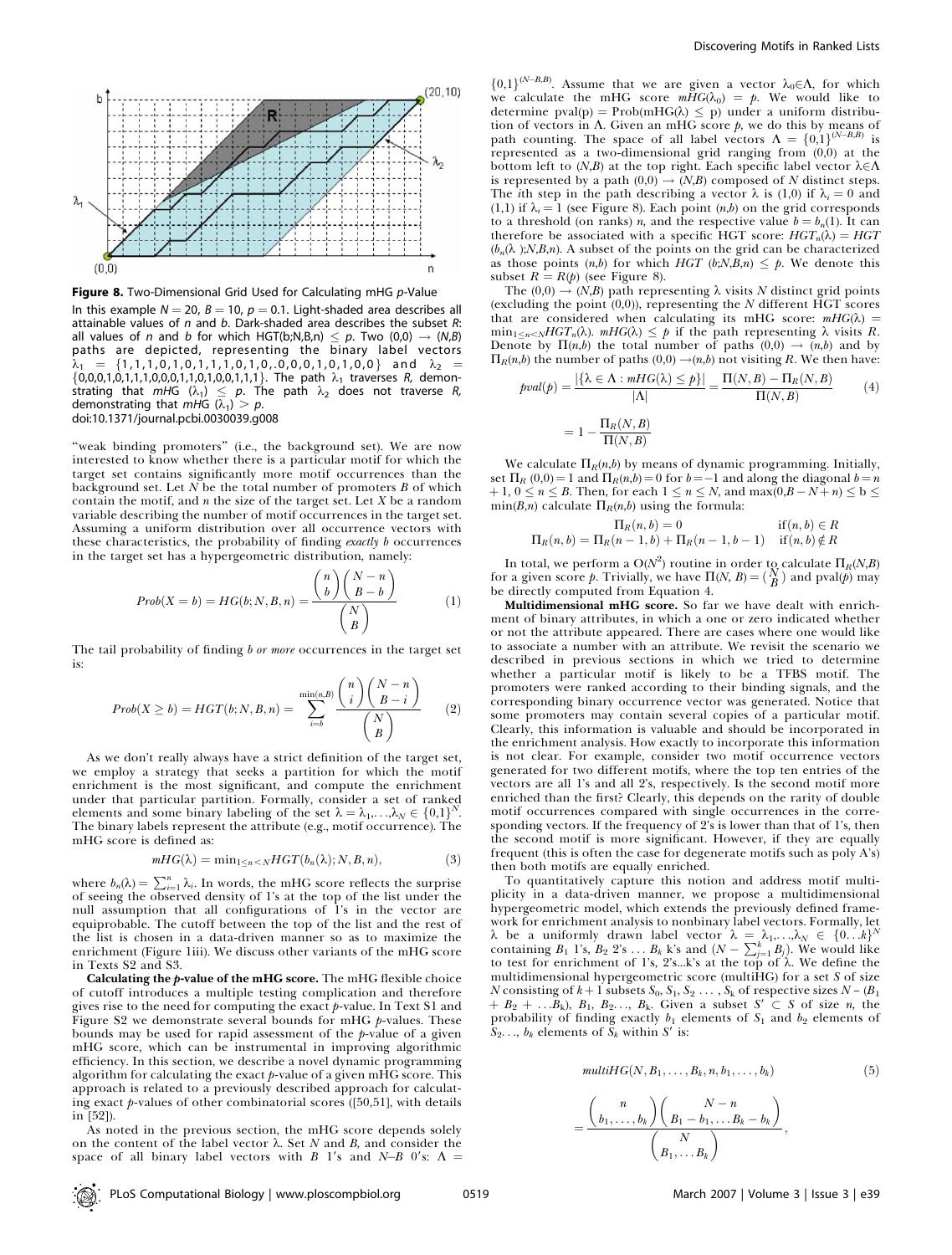

Figure 9. The Distribution of TFBS Occurrence Multiplicities per Intergenic Region in S. cerevisiae Is Shown for Five TFs Whose TFBS Motif Was Experimentally Verified

Note that the y-axis is logarithmic. It can be seen that in most instances the TFBS appears in either zero, one, or two copies per intergenic region. doi:10.1371/journal.pcbi.0030039.g009

Let  $X_1, \ldots X_k$  be random variables describing the number of  $1's$ , ..., k's, respectively, at the top *n* positions of  $\lambda$ . The multihypergeometric tail probability (multiHGT) of seeing at least  $b_1$  1's, at least  $b_2$  2's,..., and at least  $b_k$  k's at the top *n* positions of the vector is:

$$
multiHGT(N, B_1, \ldots, B_k, n, b_1, \ldots, b_k) = P(X_1 \ge b_1, \ldots X_k \ge b_k)
$$
 (6)

$$
=\sum_{i_1=b_1}^{\min(B_1,n)}\cdots \sum_{i_k=b_k}^{\min(B_k,n-\sum_{j=1}^{k-1}i_j)}\underbrace{\binom{n}{i_1,\ldots i_k}\binom{N-n}{B_1-i_1,\ldots B_k-i_k}}_{\left(B_1,\ldots,B_k\right)},
$$

The definition of the mHG score can now be extended to the minimum of the set of multiHGTs calculated on all prefixes of  $\lambda$ .

$$
multi - mHG(\lambda)
$$
\n
$$
= \min_{1 \le n \le N} (multiHGT(N, B_1, \dots, B_k, n, b_1(n, \lambda), \dots, b_k(n, \lambda))),
$$
\n
$$
(7)
$$

where  $b_j(n, \lambda) = \sum_{i=1}^n I(\lambda_i = j)$ . Exact p-values for the multidimensional mHG, under a uniform null distribution, can be computed in a  $k$ dimensional space using a path enumeration strategy similar to the one we used in the binary case. The details on how to compute this pvalue in a three-dimensional space are explained in Text S4.

The DRIM software. The software tool DRIM implements the mHG framework for motif identification in ranked DNA sequences. A flow chart of DRIM is provided in Figure 1. In the rest of this section we describe the details of this implementation.

Exhaustive search of the restricted motif space. Ideally we would like to exhaustively search through the space of all biologically viable motifs and identify those that are significantly enriched at the top of the ranked list. However, this is infeasible in terms of running time (the space of viable TF binding sites includes motifs of size up to 20, i.e.,  $15^{20}$  k-mers). We therefore resort to a simple strategy where the motif search is broken into two stages: first an exhaustive search on a restricted motif space is performed. The ''motif seeds'' that are identified in the preliminary search are used as a starting point for a heuristic search of larger motifs in the entire motif space. The restricted motif space *S* used in this study is the union of two subspaces  $S_1$  and  $S_2$ :  $S_1 = \{A, C, G, T, R, W, Y, S, N\}^7$ , where the IUPAC degenerate symbols (i.e.,  $R, Y, W, S, N$ ) are restricted to a maximum degeneracy of 2 and  $S_2 = \{A, C, G, T\}^{3} N^{3-25} \{A, C, G, T\}^{3}$ . The rationale behind the usage of the restricted IUPAC alphabet in  $S_1$  instead of the complete 15 symbol alphabet stems from DNA–TF physical interaction properties and TFBS database statistics as explained in previous work [53].  $S_2$  captures motifs that contain a fixed gap (different motifs can have different gap sizes), which is characteristic of some TFs such as Zinc fingers).

mHG enrichment. For each of the motifs in S, we generate a ranked occurrence vector and compute the enrichment in terms of the multidimensional mHG. Due to running time considerations, we restrict the multidimensional mHG to three dimensions. This means that the model assumes each intergenic region contains either 0, 1, or

2 copies of a motif. To test whether this assumption is reasonable in the case of true TFBS motifs, we examined the occurrence distribution of TFBS motifs that were experimentally verified in S. cerevisiae (see Figure 9). It can be seen that the assumption holds for the five TFs that were tested since the majority of all intergenic regions contained either zero, one, or two copies of the TFBS. At the end of this stage, only motif seeds with mHG score  $<$  10<sup>-3</sup> are kept. Similar motifs are filtered (as explained in Texts S5 and S6), and the remaining motif seeds are fed into the heuristic search module for expansion, Figure 1iii–1iv.

Motif expansion by heuristic search. The filtered motif seeds are used as starting points for identifying larger motifs that do not reside in the restricted motif space. This is done through an iterative heuristic process that employs simulated annealing. The objective function is to minimize the motif mHG  $p$ -value. We tested two different strategies for determining valid moves in the motif space. In the first, we defined a transition from motif M1 to M2 as valid if M1 and  $M2$  are within a predefined Hamming distance  $D$ , with all valid moves being equiprobable. Additional bases can also be added to the motif flanks, thus enabling motif expansion. Note that the mHG adaptive cutoff is recalculated at each step. In the second strategy, all the motif occurrences in the target set that are within Hamming distance  $D$  are aligned. A consensus motif above IUPAC is extracted and the algorithm attempts a transition to that motif. While the second strategy converges much faster than the first, it is also more prone to converge to local minima (in the final application we use the second strategy with  $D = 1$ ). At the end of the process, the exact p-value of each of the expanded motifs is computed. To correct for multiple motif testing, the *p*-value is then multiplied by the motif space size.<br>Only motifs with corrected *p*-value  $\leq 10^{-3}$  are reported.

Optimizations and running time. The DRIM application was implemented in C++. A "blind search" requires  $\sim$ 100,000 motifs to be checked for enrichment in each run. It is therefore paramount to optimize the above-described procedures to enable a feasible running time. There are two bottlenecks in terms of running time: the motif occurrence vector generation and the mHG computation. We developed several optimization schemes to improve both. In the final configuration, the running time on a list of 6,000 sequences with an average size of 480 bases took  $\sim$ 3 minutes on a Pentium IV, 2 GHz.

Characteristics of datasets. ChIP–chip dataset. A number of assays have been recently developed that use immunopercipitation-based enrichment of cellular DNA for the purpose of identifying binding or other chemical events and the genomic locations at which they occur. Location analysis, also known as ChIP–chip, is a technique that enables the mapping of transcription binding events to genomic locations at which they occur [1,54]. The output of the assay is a fluorescence dye ratio at each spot of the array. If spots are taken to represent genomic regions, then we can regard the ratio and  $p$ -value associated with each spot as an indication of TF binding in the corresponding genomic region. We applied DRIM to S. cerevisiae genome-wide location data reported in Harbison et al. [25] and Lee et al. [28]. The first consists of the genomic occupancy of 203 putative TFs in rich media conditions (YPD). In addition, the genomic occupancy of 84 of these TFs was measured in at least one other condition (OC). In each of the experiments, the genomic sequences were ranked according to the TF binding p-value. Surprisingly, we observed that 69 of the 203 ranked sequence lists of YPD had significantly longer sequences at the top of the list (first 300 sequences) compared with the rest of the list with t-test p-value  $\leq 10^{-3}$ . We observed a similar phenomenon in 76 of the 148 ranked sequence lists of OC experiments (see Figure S1). In other words, for some TFs, longer sequences are biased toward stronger binding signals. This observation is unexpected since, although longer probes hybridize more labeled material than shorter probes, the increase should be proportional in both channels. This type of length bias may cause spurious results under our model assumptions and hence the final dataset, termed ''Harbison filtered dataset,'' refers to the remaining 207 experiments (135 YPD, and 72 OC) of 162 unique TFs that did not have length bias (Table S1).

An additional ChIP–chip dataset was constructed using the data reported in Lee et al. [28] containing 113 experiments in rich media. The data is partially exclusive to the data of Harbison et al. [25]. The same filtering procedure was performed, resulting in a set of 65 experiments, termed "Lee filtered dataset.'

Methylated CpG dataset. Using a technique similar to ChIP–chip, termed methyl-DNA immunoprecipitation (mDIP), enables the measurement of methylated CpG island patterns [2,55]. The third dataset contains the CpG island methylation patterns of four different human cancer cell lines (Caco-2, Polyp, Carcinoma, PC3) where several replicate experiments were done for each of the cell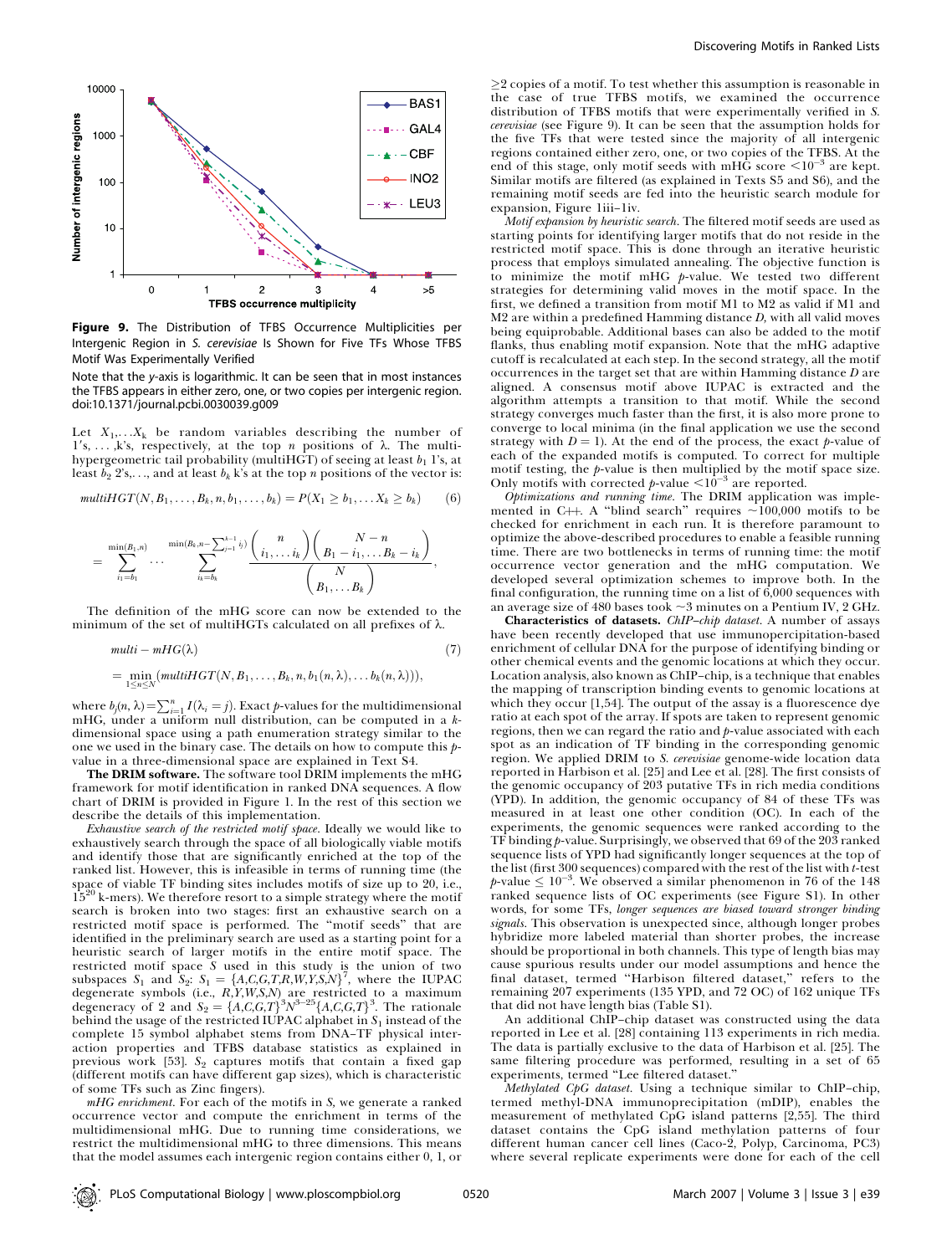lines. In each of these experiments, the CpG methylation signal was measured in  $\sim$ 13,000 gene promoters as reported in [2].

## Supporting Information

#### Figure S1. Observed versus Expected Length Bias

For each of the 148 OC ChIP–chip experiments reported in [25], we ranked the yeast intergenic sequences according to their binding signal. The lengths of the top 300 sequences in each experiment were compared with the lengths of the rest of the sequences using a student *t*-test. The *x*-axis is the *t*-test *p*-value and  $y(x)$  is the number of TF experiments with  $p \leq x.$  The blue line is the observed cumulative distribution of the t-test p-values in the 148 experiments. The red line is the expected cumulative distribution of  $t$ -test  $p$ -values in randomly permuted sequence rankings. It can be seen that more than half of the ChIP–chip experiments have a statistically significant difference between the lengths of sequences that bind the TF the strongest compared with the lengths of the rest of the sequences.

Found at doi:10.1371/journal.pcbi.0030039.sg001 (21 KB PNG).

Figure S2. Comparison of p-Value Bounds, Exact p-Value Calculation, and Observed Frequencies of mHG Scores for Two Synthetic Cases: (A)  $N = 600$ ,  $B = 300$ ; (B)  $N = 330$ ,  $B = 30$ 

In each case the following values were generated for several different mHG scores: lower bound (p), trivial upper bound (Np), tighter upper bound (Bp), exact  $p$ -value calculation (pVal), and observed  $p$ -values over 10,000 random instances (sim). Note the improvement of the tighter upper bound (Bp) when  $N \gg B$ .

Found at doi:10.1371/journal.pcbi.0030039.sg002 (13 KB PNG).

Figure S3. Comparison of mHG Score and p-Value Distributions for Motifs in Randomly Ranked Sequences with Those of True TFBS Motifs in Ranked Lists Derived from the Corresponding ChIP–chip Assays

 $\sim$ 100,000 motifs were scanned in 400 randomly ranked genomic sequences, and their corresponding corrected  $p$ -value (A) and mHG score  $(B)$  were recorded. The corrected  $\hat{p}$ -values involve two levels of multiple test corrections: correction on the number motifs that were tested; and correction for the multiple cutoffs that are tested as part of the mHG optimization process. None of the tested motifs had a corrected  $p$ -value  $\leq$ 10<sup>-3</sup>. DRIM was applied on the ChIP-chip data of five TFs and the mHG scores, and corrected *p*-values of the true TFBS motifs (as previously determined experimentally) were recorded. In all instances, the true TFBS motifs were predicted with  $p$ -values that were several orders of magnitude more significant than the best random set motif  $p$ -value.

Found at doi:10.1371/journal.pcbi.0030039.sg003 (81 KB JPG).

Figure S4. Compatibility between the  $BS<sub>Aro80</sub>$  Motif Identified by DRIM and Previously Reported Mutagenesis Studies [32]

The Aro9 promoter region from base-169 to-133 as well as six other copies containing mutations and deletions are shown. These regions were used to construct hybrid promoters and measure the expression of a reporter gene, which is dependent on the binding of Aro80 to the promoter [32]. The two partially overlapping copies of BSAro80 that reside in the Aro9 promoter and an additional sequence element that is similar to the canonic  $BS<sub>Aros0</sub>$  (two different bases) are marked with green and blue arrows, respectively. It can be seen that the expression values are highly compatible with the number of intact  $BS<sub>Aro80</sub>$ copies, i.e., more intact copies yield higher expression.

Found at doi:10.1371/journal.pcbi.0030039.sg004 (11 KB PNG).

Figure S5. Met4-Met28-CBF and Met4-Met28-Met31/32 Complexes Binding to DNA

(A) Schematic representation of Met4-Met28-CBF and Met4-Met28- Met31/32 complexes [37,38].

(B) A hypothetical Met4-Met28-CBF-Met31/32 complex. Immunoprecipitation of any of the TFs in the complex will precipitate the same set of sequences, which explains why DRIM identifies the same two motifs for all TFs in the complex.

Found at doi:10.1371/journal.pcbi.0030039.sg005 (67 KB PNG).

Figure S6. Comparison of the mHG and HG Methods on Simulations of Motif Occurrence Vectors

The vectors were generated according to a rank-dependent distribu-

tion (see the section, Comparing mHG and HG on simulated motif occurrences) with 18 different parameter combinations ( $a = 10, 50$ , 100;  $b = 0.01, 0.05, 0.1; u = 0.01, 0.1$ ). The  $-\log$  fraction between mHG and HG  $p$ -values in cases where the  $p$ -value of one of the methods was smaller than  $10^{-3}$  are shown.

Found at doi:10.1371/journal.pcbi.0030039.sg006 (117 KB JPG).

Table S1. List of TFs in the Harbison Filtered Dataset

Found at doi:10.1371/journal.pcbi.0030039.st001 (27 KB XLS).

Table S2. Motif Predictions of DRIM on the Harbison Filtered Dataset

Found at doi:10.1371/journal.pcbi.0030039.st002 (245 KB XLS).

Table S3. Comparison between the Predictions of DRIM and Those Reported in [25]

Found at doi:10.1371/journal.pcbi.0030039.st003 (18 KB XLS).

**Table S4.** Comparison between mHG Flexible Cutoffs and  $10^{-3}$  Fixed Cutoffs in Yeast ChIP–chip Data

Found at doi:10.1371/journal.pcbi.0030039.st004 (15 KB XLS).

Table S5. Gene Accession Numbers

The National Center for Biotechnology Information (NCBI) (http:// www.ncbi.nlm.nih.gov) accession numbers for the genes discussed in the paper.

Found at doi:10.1371/journal.pcbi.0030039.st005 (18 KB XLS).

Text S1. Bounds for the mHG  $p$ -Value

Found at doi:10.1371/journal.pcbi.0030039.sd001 (137 KB DOC).

Text S2. Partition-Limited mHG Score

Found at doi:10.1371/journal.pcbi.0030039.sd002 (24 KB DOC).

Text S3. mHG and Expression

Found at doi:10.1371/journal.pcbi.0030039.sd003 (24 KB DOC).

Text S4. p-Value of the Three-Dimensional mHG Score Found at doi:10.1371/journal.pcbi.0030039.sd004 (47 KB DOC).

Text S5. Motif Similarity

Found at doi:10.1371/journal.pcbi.0030039.sd005 (38 KB DOC).

Text S6. Filtering Similar Motifs

Found at doi:10.1371/journal.pcbi.0030039.sd006 (24 KB DOC).

Text S7. Comparing mHG and HG on Simulated Motif Occurrences Found at doi:10.1371/journal.pcbi.0030039.sd007 (21 KB DOC).

#### Accession Numbers

Accession numbers for the genes discussed in the paper are given in Table S5.

## Acknowledgments

We thank Mark Silberstein of the Technion for assistance with connecting the DRIM application to the Condor computer grid, Amir Ben-Dor of Agilent Laboratories, and Nir Friedman of the Hebrew University for useful discussions and ideas related to characterizing the distribution of mHG; Naama Hazan and Gal Shaul for testing DRIM on the CREB data; and the authors also thank Itamar Simon of the Hebrew University for access to the CpG methylation data.

Author contributions. EE, DL, and ZY designed the study. EE, DL, SY, and ZY developed the statistics and algorithms. EE and SY developed the software and performed the data analysis. EE, DL, and ZY wrote the paper.

Funding. EE was supported by the Gutwirth fellowship. DL was supported by an Agilent PhD Fellowship. EE and ZY were partially supported by a European Union FP6 grant, under the framework of the MultiKnowledge Project.

Competing interests. The authors have declared that no competing interests exist.